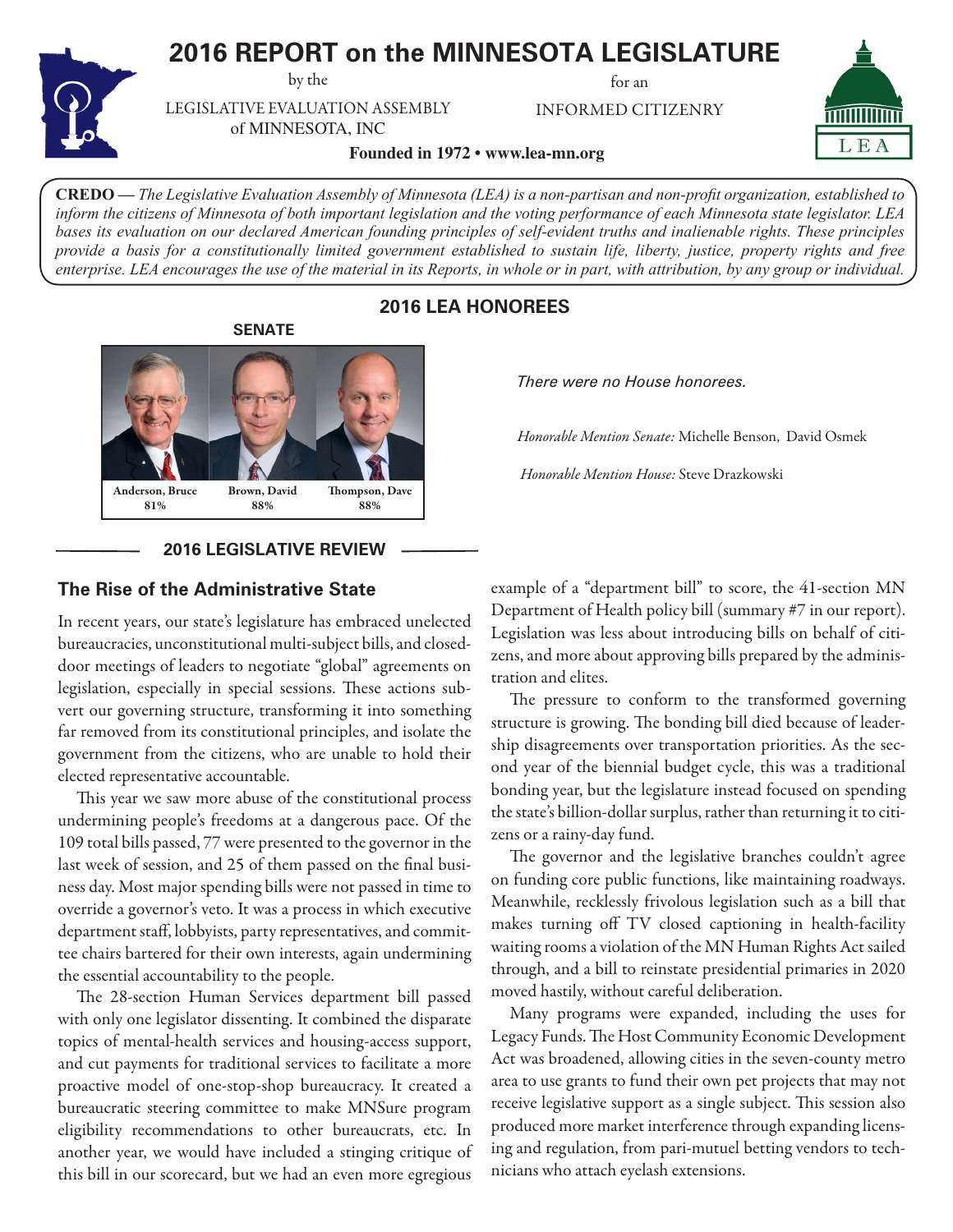Last year's watershed-buffer law, passed during special session, was a tremendous expansion of unelected bureaucratic power over landowners and local governments. However, it was buried in an omnibus bill so it could not be directly scored by LEA. This year's law is a patch, to make implementation more flexible and enforcement more predictable when the law takes effect in 2017. While this patch was a move in the right direction, much of the bad law remained, since it did not challenge bureaucratic supremacy or adequately provide for compensation of landowners for taking of property rights.

The Minnesota Constitution was written to establish government restraints for preserving citizen self-government. It delineated procedures for lawmaking that require two separate legislative bodies to approve the same single-subject bill. The governor's approval or veto was a check and balance that represented the state as a whole. This institutionalized design prevented special-interest legislation, and assured that only bills truly in the public's interest could pass. Article IV, Section 17 of the Minnesota Constitution states: "No law shall embrace more than one subject, which shall be expressed in its title." When this precept was respected in the 1970s, hundreds of individual bills were passed, diminishing the horse-trading. But, this year, just one supplemental bill, packed with pork, covered over 400 different subject areas. Cronyism and uncontrolled bureaucratic expansion that bankrupt the economy are by-products of this broken system. LEA believes that legislators should vote no on all these corrupt omnibus bills.

Prudent lawmaking, guided by checks and balances that represent the people's interests, is not "gridlock". The inability of leadership to get the things they want done may be a sign those things are not sufficiently worthy of doing. Rank-andfile legislators are either floundering against or exploiting the transformed process that has ceded extreme powers to small groups of legislative leaders and unlimited access to political campaign funds. Leaders often beholden to powerful interests are motivated to bargain behind the scenes and wait until the session's closing moments to bring pork-filled bills out of committee, when there is no time to read or study them before passage, and threaten government shutdown if they are not passed.

The consolidation and reworking of many small bills into just a few large bills pressures legislators to vote on extremely bad legislation. However, there is enough in every bill so each legislator can highlight some good provisions and justify a positive vote. Good government, the accountability of legislators, and the very purpose of representative government, self-government, is damaged by this process. The average citizen encounters more obstacles to tracking or influencing legislation. The outcomes of this systemic transformation are a decline in the performance of the legislature as a whole, and the rise of a form of governance more characteristic of an administrative state than a representative government.

## **1. Omnibus Supplemental Appropriations Bill**

## HF 2749. Rep. Knoblach. [SF 2356. Sen. Cohen.]

The omnibus supplemental budget bill included 34 separate articles in its 597 pages, covering subjects ranging from education to agriculture to public safety to health care to broadband development. In these 34 articles there were 450 individual sections, including new licensing requirements, appropriations, policy changes, rule changes, and report requirements. This is a very broad bill, touching every area of state government policy and finance.

The Minnesota constitution requires every law to embrace one subject. Arguments have been made to expand this requirement by permitting the packaging of similar single subjects into different budget bills. Even using such an expansive liberal interpretation, this bill exceeds limitations and fails to meet the constitution's test. Even the title is misleading, because despite being called a budget bill, it contains numerous policy and rule changes, including new taxes, regulations and professional licensing requirements. A few new policy matters addressed in the bill: the creation of a Good Food Access Program and a related advisory committee consisting of government officials and members of specific special interest groups, a law prohibiting the operation or sale of any motorboats with enclosed cabins unless they have been equipped with carbon-monoxide detectors, the establishment of a refundable tax credit for parents of stillborn children, and a pre-kindergarten entitlement program for selected districts. Monetary appropriations made include \$12.5 million for more school counselors, \$35 million to eliminate racial and economic disparities, \$35 million for broadband development, and \$25 million for the new pre-kindergarten grant program. In total, \$180 million dollars is added to the FY2016-17 budget, and \$235 million of forecasted spending, or "fiscal tails", added to the FY2018- 19 budget.

Adding supplemental increases and "tails" to budgets that already included increases when they were passed last year is unnecessary and demonstrates poor fiscal discipline. Originating from three omnibus supplemental bills in the House, covering different areas of the budget but adding very little actual spending, it became one bill accommodating significant increases sought by the Governor and the Senate. The vast majority of the sections of this bill could have been offered as separate legislation for hearings and debate during the next budgetary cycle. The combination of all 450 sections into a single bill, agreed to in closed-door negotiations just before the end of session, was a gross abuse of the legislative process.

LEA favored a NO vote. It passed 50-16 in the Senate, 95-39 in the House, and and was signed by the governor.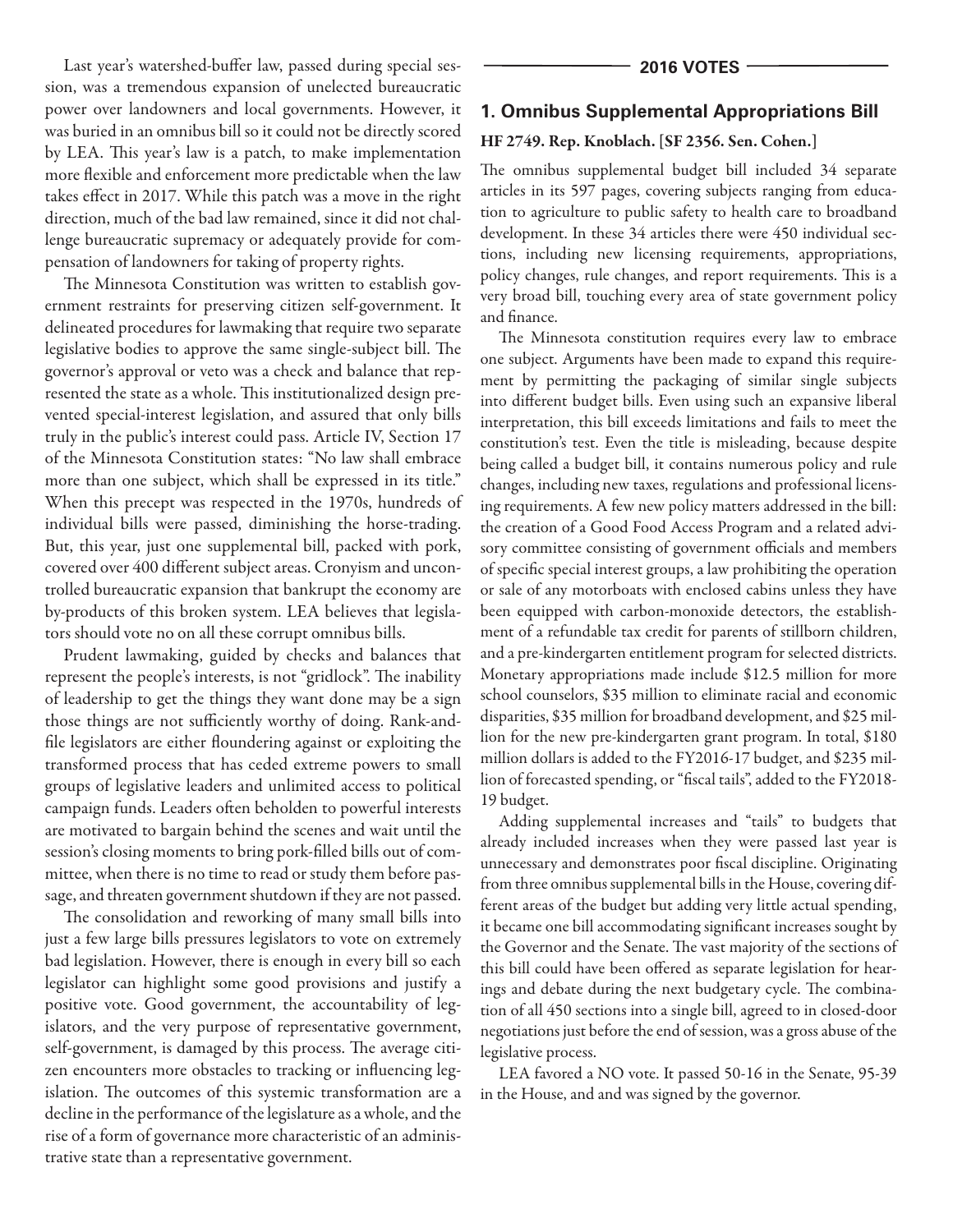## **2. Omnibus Capital Investment/Bonding Bill.**

### HF622. Rep. Torkelson. [SF1988. Sen. Stumpf.]

This bill would have created \$990 million dollars of general-obligation bonds in Minnesota. Almost two-thirds of the financing was for Public Facilities Authority water-infrastructure projects, higher education, or transportation.

The bill also contained significant policy language. The MN Commissioner of Administration was to report recommendations for "reliable and predictable funding for preservation of assets owned by agencies." The report would assess feasibility of having a standing appropriation from the general fund pay a portion of certified asset-preservation needs, having a portion of the bondproceeds fund pay a portion of asset needs, dedicating a specified portion of fees collected by agencies to use for asset preservation, and shifting asset preservation from the capital budget to the operating budget so that it is built into the base budget. Also authorized was a Hazardous Materials and Rail Safety Account and Grant Program out of the bond-proceeds fund. Additional policy changes included language requiring rail carriers to provide to the fire chiefs or emergency managers having jurisdiction along a rail corridor an inventory of hazardous materials transported, plus a copy of incident prevention and response plans. Beginning in 2017, rail carriers would be required to conduct emergencyresponse exercises in each emergency-management region in which carriers transport hazardous materials. After the bill passed the House in the closing minutes of session, the Senate on a voice vote adopted an amendment that doubled the amount a county regional rail authority was allowed to contribute to the capital costs of a light-rail-transit or commuter-rail project. This language had not been reviewed in the capital-investment committee.

Inserting all bonding into one omnibus bill allows easier inclusion of projects without regional or statewide importance. Among the more questionable dedicated uses of state-borrowed money were projects for city and township roads, development of a Norway House conference and event center, a grant to The Family Partnership nonprofit organization to develop a support-services facility in Minneapolis, and a grant for the river town renaissance economic-development project in Red Wing. Shifting to dedicated funds for asset preservation decreases legislative oversight of the state's capital-investment projects. In a time of budgetary surplus, incurring debt-service costs for a large bonding bill containing a number of marginal projects is fiscally irresponsible. LEA favored a NO vote. The bill passed the Senate 53-12 and the House 91-39, but did not make it to the governor. Time ran out to pass identical versions of the bill after the Senate added the rail-projects amendment.

## **3. Presidential Primary Election Re-Established**

## SF2985. Sen. Rest. [HF3549. Rep. Sanders.]

This bill revives presidential primary elections in Minnesota for the major political parties in 2020. The precinct caucus system will remain in place for other partisan-office nominations and other party business. Each citizen wishing to vote in a presidential

primary will have to disclose a party affiliation, to be recorded as public information. All major political parties must submit candidate names to the MN Secretary of State (SOS), at least 63 days before the presidential primary election date. Delegates to the national party conventions will be bound by the results of the presidential primaries. The party chairs have the option of placing lines for write-in candidates and/or uncommitted delegates on the ballot. The SOS is to reimburse counties and municipalities for administrative expenses, but no fees are charged to the parties for these state services.

Government has no right or responsibility to support any action of a political party. Political parties are voluntary private associations. Using government to support the most dominant parties provides unfair statewide promotional advantages to those parties at the expense of minor parties and citizens who reject party affiliation.

This bill further institutionalizes the two main political parties, which will make it more difficult for citizens to uproot party interests in the political establishment. Votes will get cast for people who drop out before the Minnesota primary and not for people who enter the national race after the filing date. Though anyone can access the lists of party-affiliated voters that will be generated by these presidential primaries, the major parties who will get a new roster of likely supporters will be the ones who will disproportionately benefit. Furthermore, those not affiliated with the major parties will be forced to subsidize the partisan presidential primaries, even though they may favor independent candidates or minor-party candidates that will not be part of those primaries. This bill also fails to respect the distinct possibility of having more than two major parties, and the possibility that third or fourth parties that reach major-party status may nevertheless prefer to maintain their autonomy and privacy by continuing to do presidential nominations and delegate selections through the caucus system. The political parties that get these electionservices benefits should have to pay for them, not the taxpayers.

Since the next presidential primaries will not be until 2020, there was no urgency to act. More thoughtful exploration of the issues related to the state sponsoring and running partisan presidential primary elections would have been prudent. LEA favored a NO vote. It passed the Senate 46-11, the House 106-23, and was signed into law.

## **4. Amendment to Add Felon Voting-Restoration Language to the Omnibus Elections Bill**

### Eaton amendment to SF2381. Sen. Sieben. [SJ pg. 6480.]

Senator Eaton proposed an amendment to the omnibus elections bill to restore felons' full voting rights immediately upon release from prison, regardless of whether they have completed their full sentences. It was modified during debate to exclude released felons with outstanding arrest warrants or with warrants related to violation of probation.

Social media has made people more aware of instances of police and court officials abusing power. Many see a systemic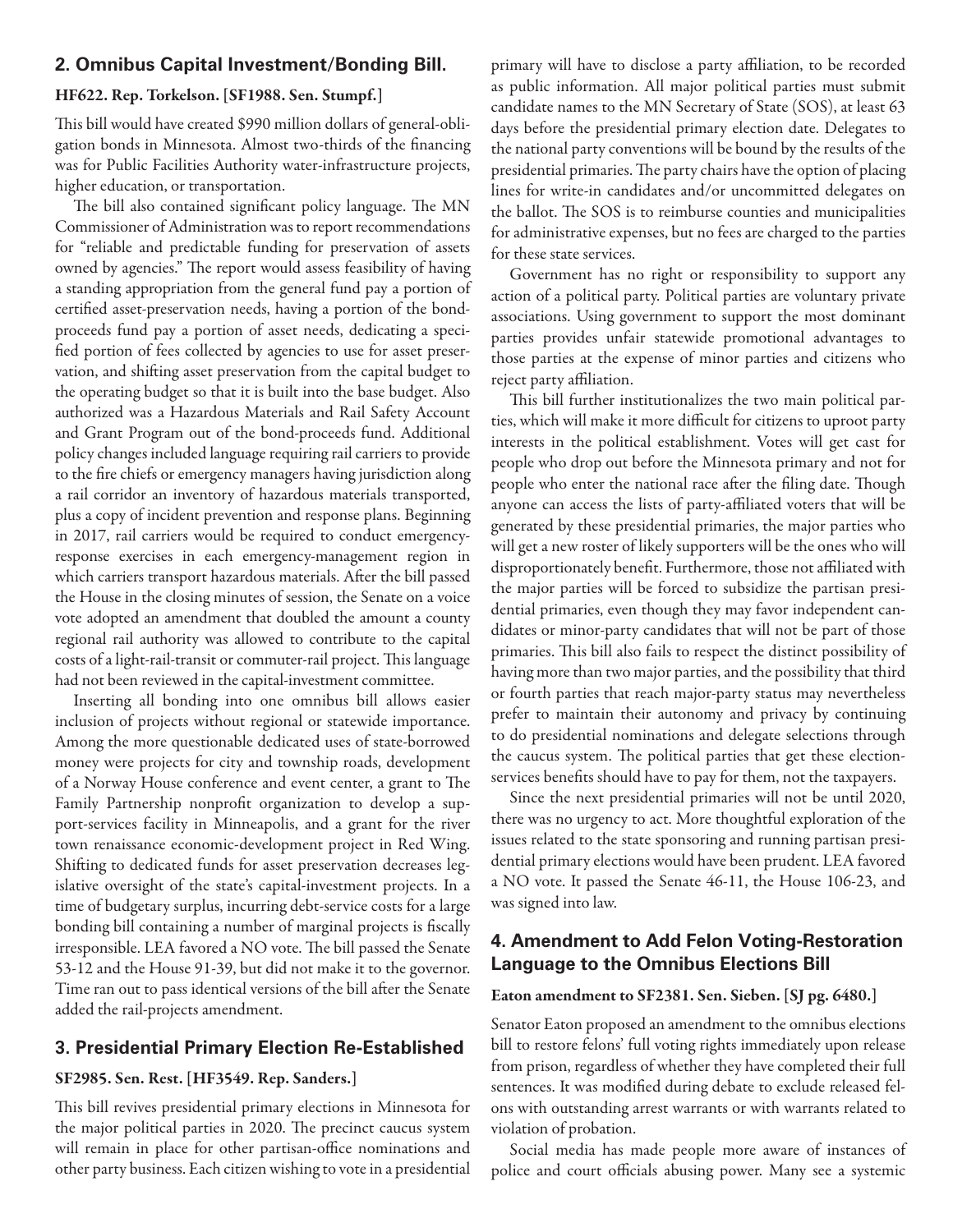problem related to too many actions, especially those where no one other than the offender is threatened, being defined as felonies, resulting in dubious revenue collection through fines, too many felons, and too much of the population losing civil rights. The principled way to address this concern is to pass separate bills that would repeal the felony status of various actions. However, this attempt to do blanket restoration of voting for felons released from prison could be deemed unconstitutional on two counts. First, Article 7, Section 1 of the Minnesota Constitution specifically disqualifies persons convicted of felonies from voting "unless restored to civil rights". Using a bill to override language in the MN Constitution that ties voting rights to civil-rights restoration-- instead of amending the constitution--may not withstand a legal challenge. Second, tacking this significant policy change onto a bill that covers emergency election plans, school board vacancy-filling procedures, and absentee voting policies is a violation of the single-subject rule spelled out in Article 4, Section 17 of the Minnesota Constitution.

There is also a philosophical argument against blanket restoration—separation of powers. The case-by-case review of when a felon has completed restitution and/or met other conditions attached to probation is not done by a legislature or by a law-enforcement officer. It is done through the court system. Eventually, a court can issue a discharge order informing a felon that he/she is no longer under control of the court. In Minnesota, that is when the right to vote, a right of free citizenship, is restored. Case-by-case review to determine if legal requirements have been fulfilled is properly a function of the judicial branch.

LEA favored a NO vote on the Eaton amendment, which passed the Senate 36-25. The House substituted different language that did not include felon-voting restoration when it took up the bill on the floor. Rep. Dehn tried to amend felon-voting language back onto the bill, but was ruled out of order for not being sufficiently germane to the bill. Once the House passed its version of the omnibus bill, the Senate concurred, and repassed the bill without felon-voting language.

## **5. Kahn Diversity Plan Amendment to Legacy Fund Bill**

### Rep. Kahn amendment to SF2527. Sen. Saxhaug. [HJ pg. 7975.]

This was an amendment to the Legacy Fund bill to study establishment of diversity quotas for allocating money to recipients. Rep. Kahn's amendment would add \$100,000 for the Legislative Coordinating Commission to prepare a report on the demographics of project recipients and contractors, and to develop a diversity/equity plan for the committees with jurisdiction over Outdoor Heritage Funds (which are part of the Land and Legacy Funds) that would ensure future projects meet demographic diversity quotas.

Merit-based allocation of funds toward more valuable projects and better contractors would be set aside for allocation based on group quotas. LEA does not support group quotas at the expense of the right to equal economic opportunity for individuals. Group quotas in budgeting run counter to fiscal responsibility,

individual dignity, and the greater public good. Therefore, LEA favored a NO vote on the Kahn amendment, which failed in the House 54-76. The language was also not in the final version of the bill that made it to the governor's desk.

### **6. Legacy Funds**

### SF2527. Sen. Saxhaug. [HF3829. Rep. Urdahl.]

This bill appropriates constitutionally dedicated sales tax revenues for the environment and arts. The Outdoor Heritage Fund received \$109 million, largely for new land acquisitions or easements. The Clean Water Fund received \$238 million, mostly to existing government agencies, the Minnesota State Arts Board received \$31.2 million to distribute as grants, and nothing was appropriated from the Parks and Trails Fund.

Monies were distributed to museums, artists, schools who seek grants, government agencies that want to supplement their budgets, and applicants looking to sell or lease their property. Much of this activity is rent-seeking behavior that, at most, indirectly provides a public good.

LEA opposed this constitutionally-dedicated sales tax in 2008 because the Constitution, which should specify the mechanisms of governance, was instead being altered to evade the legislative process. The legislature should be the origin of state funds as the branch constitutionally designed to have responsibility for taxpayer dollars. The legislation this session confirms that concern. It was heavily used as a slush fund for private interests, and as a tool for government department expansion rather than a service to the state or the general population. LEA favored a NO vote. It passed the Senate 45-10, the House 100-29, and was signed into law.

## **7. MN Department of Health Policy Bill**

### HF3142. Rep. Zerwas. [SF2475. Sen. Sheran.]

This bill covered a broad array of policy changes related to the MN Department of Health (MDH). When first passed on the House floor, this bill modified existing statutes for the Trauma Advisory Council and the designation of Level IV Trauma Hospitals. Moreover, it added expedited-hearing mandates to appeals for issuance of conditional licenses for home-care providers, and clarified that licensees facing suspension must comply with client-transfer and notification requirements regardless of whether there is an appeal of the suspension. Licensing of foodand-beverage establishments done by MDH was also changed for "special-event food stands" to allow operation no more than ten days within a food stand's license period.

When this bill came back from conference committee, its scope of topics had greatly expanded, and its length had doubled. New staffing requirements for transportation of medical cannabis were added, and inflammatory bowel disease was added to the list of qualifying conditions for which patients may be eligible for medical cannabis. Pharmacists were empowered to do dosage consultations and approve distribution of medical cannabis to patients via telemedicine. The final bill changed licensing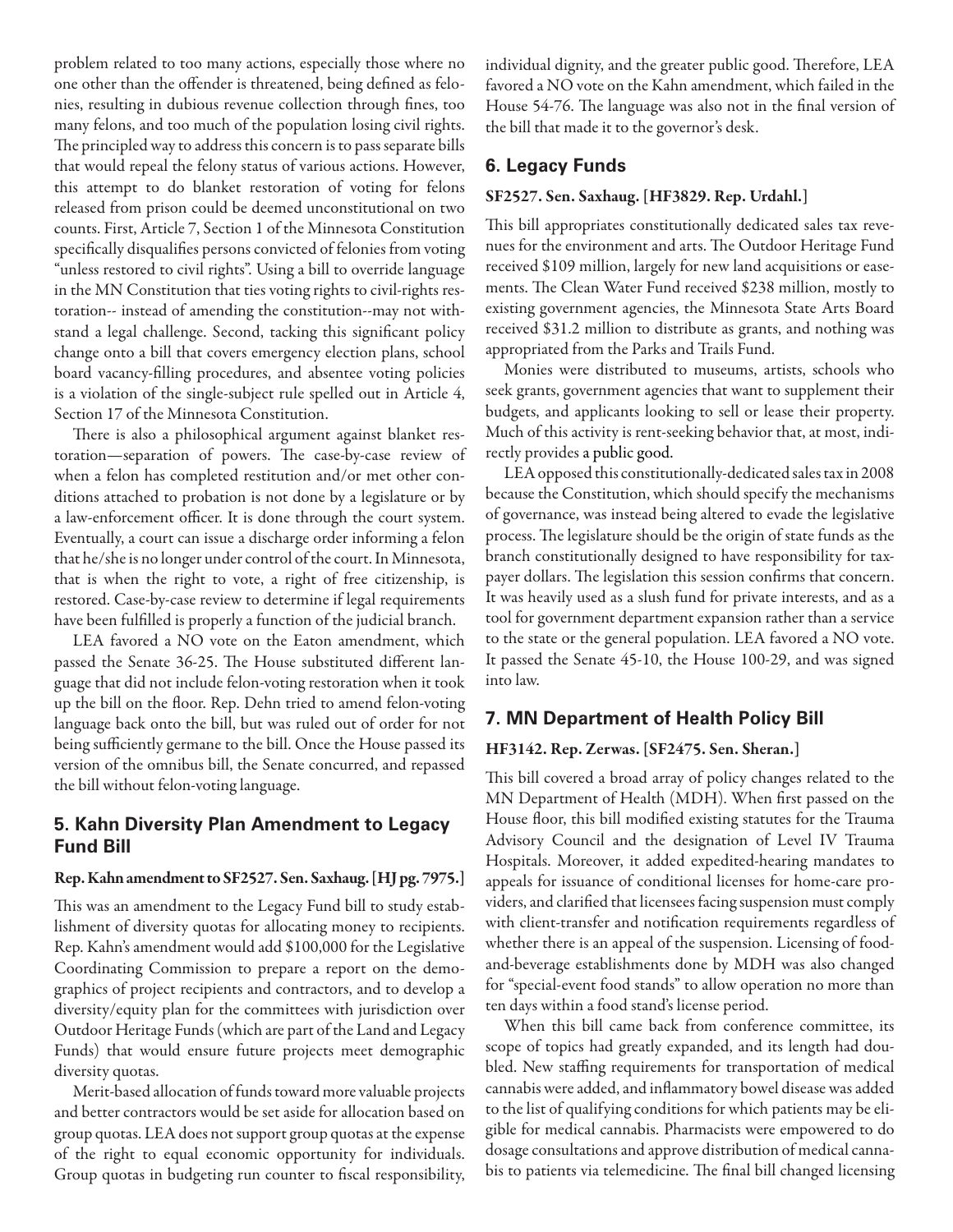standards for body-art technicians, and created a non-portable medical faculty license. Detailed new regulations were also created for health carriers updating their in-or-out-of-network coverage status. MDH was permitted an additional three years to use private patients' data from the all-payer claims database to study costs, quality and utilization of care; it was also instructed to seek federal funds for addressing Zika virus health threats. Finally, the bill established a residential care electronic-monitoring work group, appointed and narrowly tasked to make recommendations by January 2017 for legislation authorizing voluntary electronic monitoring to protect vulnerable adults and children. Specific special-interest organizations, including Leading Age Minnesota and Minnesota AARP, are given status as members of the work group, along with four legislators, two members of the governor's cabinet, the ombudsman for long-term care, and others.

Though all of these topics fall under the influence of MDH, common sense and the MN constitution dictate that they should be addressed in separate bills. Regarding the substance of specific sections, the policies LEA found objectionable include: directing MDH to seek federal funds for Zika preparedness when each state should allocate its own funds toward addressing a growing public-health threat, giving MDH three more years to retain and use personal patient health data, and stipulating that a work group include members of identified special interests (undermining the principle of equal representation under the law). Therefore, LEA favored a NO vote on the bill that passed the Senate 44-19, the House 88-44, and was signed by the governor.

## **8. Temporary Family Health Care Dwelling**

## SF2555. Sen. Hoffman. [HF2497. Rep. Peterson.]

This bill regulates Temporary Family Health Care Dwellings, typically mobile homes and RVs, at the state level, when used for a person receiving medical services from a family member or care provider. The regulation includes one-year owner and care provider licences, building codes and an exemption from local ordinances related to parking and storage of mobile housing units. Counties and municipalities may opt out.

Use of these housing units is in demand due to the rising nursing home and hospital costs. This law attempts to address an increasingly dysfunctional health care system by allowing temporary patient housing on locations that would otherwise be locally disallowed.

LEA believes that zoning regulations are the responsibility of counties and municipalities, and that this bill is state overreach. The state would better spend its time on eliminating health care and insurance regulations that prevent traditional providers from offering affordable services. LEA favored a NO vote. It passed the Senate 50-15, the House 113-17, and was signed into law.

## **9. Body Cameras on Law Enforcement**

### SF498. Sen. Latz. [HF430. Sen. Cornish.]

This bill provides uniform statewide regulations for law enforcement audio/video body camera use. The regulations authorize redaction for undercover law-enforcement and for certain civilians' interaction with law enforcement officers protected by identity redaction. Law-enforcement agencies must notify the Bureau of Criminal Apprehension of new surveillance technologies being adopted, and must create and make public a written body-camera usage and data-access policy. Retention periods are established for data storage and disposal, in conformity with federal guidelines. The bill provides agency-written policy and training requirements. It provides for inter-agency sharing of private audio/video data, including any federal agencies. It requires biennial compliance audits of body-camera usage, specifies penalties for noncompliance, and extends liabilities and penalties to government vendors. The government that controls a lawenforcement agency's budget is mandated to provide for public comment and hearings prior to purchasing and implementing recording technology.

LEA concurs that body-camera usage guidelines can serve an important function for all parties involved. However, careful legislation is needed that is just and ethical. This bill fails to provide that care. Cities with large budgets and staffs are treated the same as small towns. The provisions for redaction neglect conflicts of interest. Government agencies are given broad powers of discretion in deeming recordings private, and in restricting lawenforcement officers' access to recordings while preparing police reports. Justice is not served through unnecessary restrictions on access by law-enforcement officers, victims, suspects, and other community members, depriving all parties of the transparency benefits obtainable with body-camera data. The new law creates a foothold for continued immunity and limited accountability for licensed officers, while it does not include any protections or regulatory compliance for community service officers or police reserves. There is a deep-seated bias in this bill toward the government, especially federal immunity, which could aggravate already-tense relations between the police and communities.

LEA favored a NO vote on the bill for prioritizing the interests of law-enforcement agencies over justice, accountability, and liberty, failing to meet our credo standards for crafting good legislation. It passed the Senate 41-17, the House 96-34, and was signed into law.

## **10. Real ID Planning**

### SF1646. Sen. Dibble. [HF1732. Rep. Smith.]

This bill repeals a statute that prohibits Real ID planning. It directs Minnesota's commissioner of public safety to plan for eventual implementation of Real ID and to seek an extension for Minnesota to meet the new federal Real ID data standards for state driver's licenses. It prohibits the commissioner from enacting any changes without legislative approval. As passed March 31, the bill demanded a report from the commissioner by April 14.

At issue is whether all Minnesotans will be forced to provide extensive information to the federal government to obtain a driver' license, or whether only citizens who want to fly or enter federal buildings need to get a driver's license that meets federal standards. Proponents of a single Real ID license are responding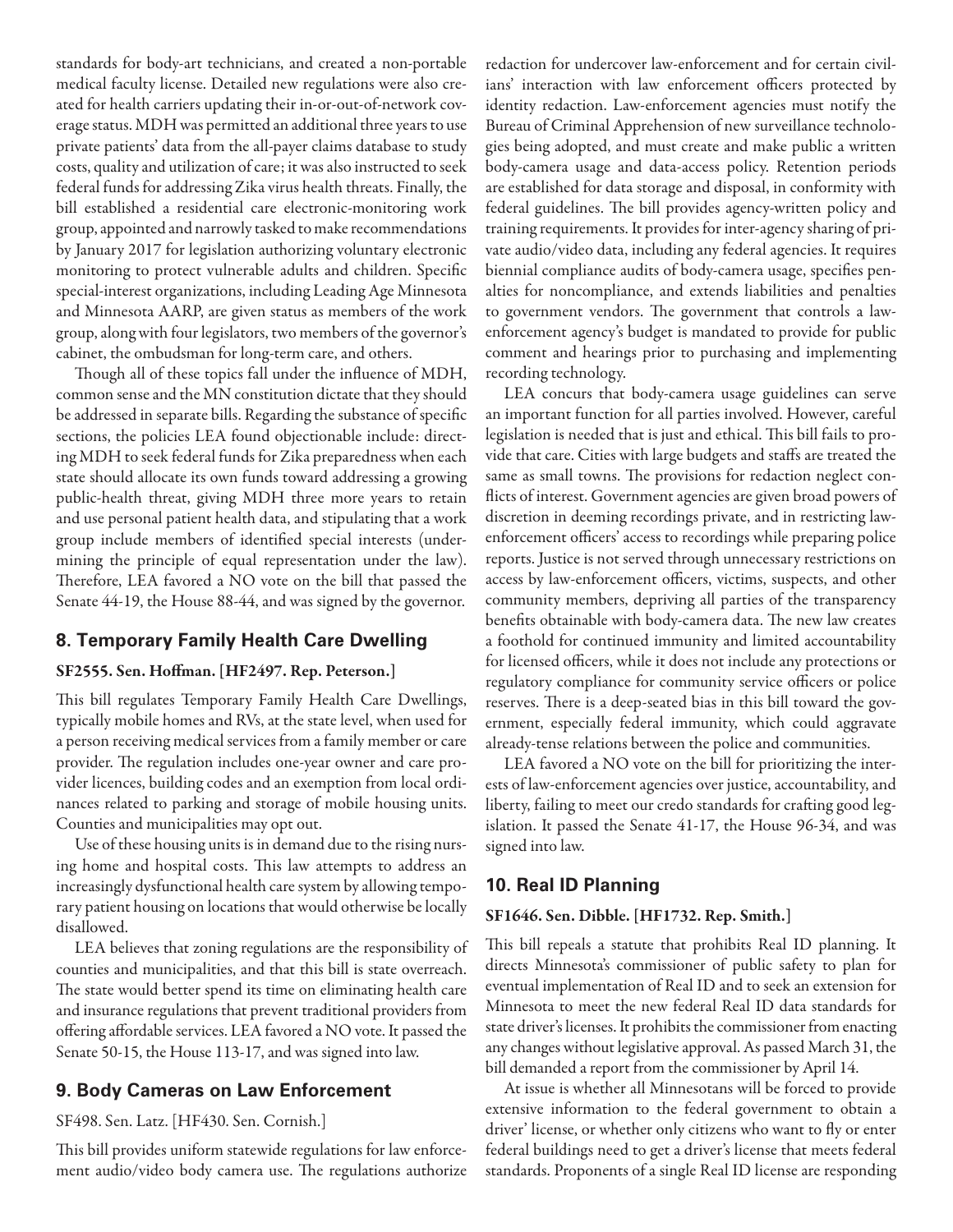## **SENATE**

| Pty          | <b>Dist</b>                                                     | <b>Name</b>                                                                                         | 1                             | $\overline{2}$           | $\overline{\mathbf{3}}$  | 4                        | 5                               | 6                                                     | 7                                                                                         | 8                            | 9                        | 10                       | 11                           | 12                       |                                            | 13 14                    |                          |                          |                              |         | $15$   16   17   18   2016%                                            | $C\%$          |                |    |  |    |    |
|--------------|-----------------------------------------------------------------|-----------------------------------------------------------------------------------------------------|-------------------------------|--------------------------|--------------------------|--------------------------|---------------------------------|-------------------------------------------------------|-------------------------------------------------------------------------------------------|------------------------------|--------------------------|--------------------------|------------------------------|--------------------------|--------------------------------------------|--------------------------|--------------------------|--------------------------|------------------------------|---------|------------------------------------------------------------------------|----------------|----------------|----|--|----|----|
| R            | 35                                                              | Abeler                                                                                              |                               |                          | $\overline{+}$           | А                        |                                 | $\overline{\phantom{a}}$                              | ÷,                                                                                        | ÷,                           | $\overline{\phantom{a}}$ | $\blacksquare$           | $^{+}$                       | $\overline{\phantom{0}}$ | $^{+}$                                     | $^{+}$                   |                          | $\blacksquare$           | $\blacksquare$               |         | 24                                                                     | 44             |                |    |  |    |    |
| $\mathsf{R}$ | 29                                                              | Anderson B                                                                                          | $^{+}$                        | $+$                      | $^{+}$                   | $^{+}$                   |                                 | $^{+}$                                                | $^{+}$                                                                                    | $^{+}$                       | $\overline{+}$           | $^{+}$                   | $^{+}$                       | $\overline{\phantom{a}}$ | $^{+}$                                     | $+$                      | $\overline{\phantom{a}}$ | $\overline{\phantom{m}}$ | $^{+}$                       |         | 81                                                                     | 90             |                |    |  |    |    |
| D            | $\overline{3}$                                                  | <b>Bakk</b>                                                                                         |                               |                          |                          |                          |                                 |                                                       |                                                                                           |                              |                          |                          |                              |                          | ÷                                          | L                        | A                        | A                        |                              |         | $-6$                                                                   | 16             |                |    |  |    |    |
| R            | 31                                                              | <b>Benson Michelle</b>                                                                              | $^{+}$                        | $\overline{a}$           | $^{+}$                   | $\ddot{}$                |                                 | $\overline{+}$                                        | $^{+}$                                                                                    | $\overline{\phantom{0}}$     | $\ddot{}$                | A                        | $\qquad \qquad +$            | $\blacksquare$           | $^{+}$                                     | $\ddot{}$                | $^{+}$                   | $^{+}$                   | $\qquad \qquad +$            |         | 77                                                                     | 78             |                |    |  |    |    |
| D            | 44                                                              | Bonoff                                                                                              |                               | $\overline{a}$           | A                        | ÷,                       |                                 |                                                       |                                                                                           | $\overline{a}$               |                          |                          |                              | $\overline{a}$           | A                                          |                          |                          | L.                       |                              |         | $-6$                                                                   | 13             |                |    |  |    |    |
| R            | 15                                                              | <b>Brown</b>                                                                                        | $^{+}$                        | $\ddot{}$                | $\overline{\phantom{a}}$ | $^{+}$                   |                                 | $\ddot{}$                                             | $\mathrm{+}$                                                                              | $^{+}$                       | $\overline{+}$           | $^{+}$                   | $\mathrm{+}$                 | $^{+}$                   | $^{+}$                                     | $\qquad \qquad +$        | $\overline{+}$           | $\overline{\phantom{m}}$ | $\hspace{0.1mm} +$           |         | 88                                                                     | 72             |                |    |  |    |    |
| D            | 51                                                              | Carlson Jim                                                                                         | $\blacksquare$                | $\overline{a}$           | L,                       | $\overline{\phantom{a}}$ |                                 |                                                       | $\overline{a}$                                                                            | $^{+}$                       | L,                       | ÷,                       | L,                           | L.                       | A                                          | ä,                       | L,                       | $\overline{\phantom{a}}$ | L,                           |         | $\overline{\mathbf{4}}$                                                | $\,8\,$        |                |    |  |    |    |
| $\mathsf{R}$ | 38                                                              | Chamberlain                                                                                         | $^{+}$                        | $^{+}$                   | ÷,                       | $^{+}$                   |                                 | $\overline{\phantom{a}}$                              | $^{+}$                                                                                    | $^{+}$                       | ÷,                       | $\overline{a}$           | $^{+}$                       | $\overline{a}$           | $\ddot{}$                                  | $^{+}$                   | $^{+}$                   | $^{+}$                   | $^{+}$                       |         | 69                                                                     | 77             |                |    |  |    |    |
| D            | 59                                                              | Champion                                                                                            | $\blacksquare$                | ä,                       | ÷,                       |                          | A                               | $\blacksquare$                                        | ۰                                                                                         | $\overline{a}$               | $^{+}$                   | $\blacksquare$           | A                            | $\blacksquare$           | $\blacksquare$                             | ä,                       | $\blacksquare$           | $\overline{\phantom{a}}$ | $\blacksquare$               |         | 1                                                                      | 4              |                |    |  |    |    |
| D            | 57                                                              | Clausen                                                                                             | $\overline{\phantom{a}}$      |                          |                          |                          |                                 | $\overline{a}$                                        |                                                                                           | $+$                          |                          | L.                       |                              | $\overline{a}$           |                                            | $\overline{a}$           |                          | L.                       |                              |         | 6                                                                      | 13             |                |    |  |    |    |
| D            | 64                                                              | Cohen                                                                                               | $\overline{\phantom{a}}$      | $\overline{\phantom{0}}$ | A                        | $\centerdot$             |                                 | A                                                     | $\overline{\phantom{a}}$                                                                  | $\overline{\phantom{0}}$     | A                        | $\frac{1}{2}$            | $\overline{a}$               | A                        | A                                          | A                        | $\overline{a}$           | A                        |                              |         | $-22$                                                                  | $\overline{7}$ |                |    |  |    |    |
| D            | 20                                                              | Dahle                                                                                               | $\overline{\phantom{a}}$      | $\overline{a}$           | $\overline{a}$           | $\frac{1}{2}$            |                                 |                                                       | $\overline{a}$                                                                            | $\overline{a}$               | $\overline{a}$           | $\overline{\phantom{0}}$ | $\overline{a}$               | $\overline{\phantom{0}}$ | ÷,                                         | $\overline{a}$           | $\overline{a}$           | $\overline{\phantom{0}}$ | $\overline{a}$               |         | 0                                                                      | $\overline{8}$ |                |    |  |    |    |
| $\mathsf{R}$ | 16                                                              | Dahms                                                                                               |                               |                          |                          |                          |                                 |                                                       |                                                                                           | L,                           |                          |                          |                              |                          |                                            |                          |                          | ÷,                       |                              |         | 19                                                                     | 57             |                |    |  |    |    |
|              | 61                                                              | Dibble                                                                                              | ٠                             |                          | ÷,                       | $^{+}$                   |                                 | ÷                                                     | $^{+}$                                                                                    |                              | ÷,                       |                          | ÷,                           | $\blacksquare$           | ÷,                                         | $^{+}$                   | ÷,                       |                          |                              |         | 13                                                                     | 10             |                |    |  |    |    |
| D            |                                                                 |                                                                                                     | $\overline{\phantom{a}}$      | $^{+}$                   | $\overline{\phantom{a}}$ | ÷,                       |                                 | $\blacksquare$                                        | $\overline{\phantom{a}}$                                                                  | ä,                           | $^{+}$                   | $\overline{\phantom{a}}$ | $\blacksquare$               | $\blacksquare$           | $\blacksquare$                             | $\overline{a}$           | $\blacksquare$           | $\overline{\phantom{a}}$ | $\blacksquare$               |         |                                                                        |                |                |    |  |    |    |
| D            | 60                                                              | Dziedzic                                                                                            | $\overline{\phantom{a}}$      | $\overline{a}$           | A                        | L,                       |                                 | $\overline{a}$                                        |                                                                                           |                              | $^{+}$                   | L.                       |                              | L.                       | L.                                         | L,                       | L,                       | A                        |                              |         |                                                                        | 9              |                |    |  |    |    |
| D            | 40                                                              | Eaton                                                                                               | $\overline{\phantom{a}}$      | $\overline{\phantom{0}}$ | $\overline{a}$           | $\overline{\phantom{m}}$ |                                 | $\blacksquare$                                        | $\overline{\phantom{a}}$                                                                  | $\overline{\phantom{0}}$     | A                        | $\overline{\phantom{m}}$ | $\overline{a}$               | $\blacksquare$           | $\overline{\phantom{a}}$                   | $\overline{\phantom{0}}$ | $\overline{a}$           | $\overline{\phantom{m}}$ | $\overline{\phantom{a}}$     |         | $-3$                                                                   | 8              |                |    |  |    |    |
| D            | $\overline{4}$                                                  | Eken                                                                                                |                               | $\overline{a}$           |                          | $\overline{\phantom{0}}$ |                                 |                                                       |                                                                                           | $\overline{a}$               |                          | ÷,                       |                              | $\overline{a}$           | $\overline{\phantom{a}}$                   | $+$                      |                          | $\blacksquare$           |                              |         | 6                                                                      | 27             |                |    |  |    |    |
| R            | 13                                                              | Fischbach                                                                                           | ٠                             |                          | A                        | $^{+}$                   |                                 | A                                                     |                                                                                           |                              | ÷                        |                          |                              | ÷                        | $\overline{\phantom{a}}$                   |                          |                          | ÷,                       | $\qquad \qquad \blacksquare$ |         | ı                                                                      | 59             |                |    |  |    |    |
| D            | 49                                                              | Franzen                                                                                             | $\overline{\phantom{a}}$      | $\overline{\phantom{0}}$ | $\overline{\phantom{a}}$ | $\blacksquare$           | VOTE                            |                                                       | ٠                                                                                         | $\overline{\phantom{0}}$     | $\blacksquare$           | $\blacksquare$           | ٠                            | $\frac{1}{2}$            | $\overline{\phantom{a}}$                   | $\overline{\phantom{0}}$ | ÷                        | $\overline{\phantom{0}}$ | $\qquad \qquad \blacksquare$ | VOTE    | $\mathbf 0$                                                            | 10             |                |    |  |    |    |
| R            | 9                                                               | Gazelka                                                                                             | $\overline{\phantom{a}}$      |                          | $^{+}$                   | $\ddot{}$                |                                 |                                                       | $^{+}$                                                                                    | $^{+}$                       | ÷,                       | ä,                       | $^{+}$                       | L.                       | $\boldsymbol{+}$                           | $^{+}$                   | $\overline{+}$           | $\overline{a}$           | $\ddot{}$                    |         | 56                                                                     | 68             |                |    |  |    |    |
| D            | 41                                                              | Goodwin                                                                                             | $\overline{\phantom{a}}$      | $\overline{\phantom{0}}$ | $\overline{\phantom{0}}$ | ÷,                       | SENATE                          |                                                       | $\overline{a}$                                                                            | ä,                           | ä,                       | $\overline{a}$           | L,                           | $\blacksquare$           | $\overline{\phantom{a}}$                   | $+$                      | A                        | $\overline{\phantom{a}}$ | $\frac{1}{2}$                | ш       | $\overline{\mathbf{4}}$                                                | 17             |                |    |  |    |    |
| R            | 56                                                              | Hall                                                                                                | $^{+}$                        | $+$                      | $^{+}$                   | $\ddot{}$                |                                 | $^{+}$                                                | $^{+}$                                                                                    | $\overline{a}$               | L,                       | A                        | $\mathrm{+}$                 | $^{+}$                   | ÷,                                         | $+$                      | L,                       | $^{+}$                   | $\ddot{}$                    | ENAT    | 70                                                                     | 80             |                |    |  |    |    |
| $\mathsf{R}$ | 48                                                              | Hann                                                                                                | $^{+}$                        | $\ddot{}$                | $\overline{a}$           | $\ddot{}$                |                                 | A                                                     | $^{+}$                                                                                    | $\ddot{}$                    | $^{+}$                   |                          | $+$                          | $\overline{a}$           | ÷,                                         | $^{+}$                   | A                        | L,                       | $\ddot{}$                    | $\sim$  | 58                                                                     | 73             |                |    |  |    |    |
| D            | 67                                                              | Hawj                                                                                                | $\overline{\phantom{a}}$      | $\overline{a}$           | ÷                        | $\frac{1}{2}$            | $\frac{0}{2}$<br>$\overline{a}$ | $\overline{\phantom{a}}$                              | ٠                                                                                         | $\overline{a}$               | $\ddot{}$                | $\overline{\phantom{m}}$ | $\overline{a}$               | $\blacksquare$           | $\overline{\phantom{a}}$                   | $\overline{a}$           | $\overline{\phantom{a}}$ | $\overline{\phantom{a}}$ | $\overline{a}$               | $\circ$ | 6                                                                      | 10             |                |    |  |    |    |
| D            | 62                                                              | Hayden                                                                                              | ٠                             | L,                       | A                        |                          |                                 |                                                       |                                                                                           |                              | $^{+}$                   | ÷,                       | ٠                            | ä,                       | $\overline{\phantom{a}}$                   | L,                       |                          | L,                       | $\overline{a}$               | ž       | 4                                                                      | 7              |                |    |  |    |    |
| D            | 36                                                              | Hoffman                                                                                             | ٠                             | ٠                        | ÷                        | $+$                      |                                 | $\overline{\phantom{0}}$                              | A                                                                                         | $\qquad \qquad \blacksquare$ | $\overline{\phantom{a}}$ | $\overline{\phantom{m}}$ | ÷                            | $\overline{\phantom{a}}$ | ٠                                          | $+$                      | ٠                        | ٠                        | $\overline{\phantom{a}}$     |         | 10                                                                     | 11             |                |    |  |    |    |
| $\mathsf{R}$ | 39                                                              | Housley                                                                                             | ÷,                            | $^{+}$                   | $^{+}$                   | $\ddot{}$                |                                 |                                                       |                                                                                           |                              |                          |                          |                              |                          | ä,                                         | ä,                       | $\overline{\phantom{a}}$ | L,                       | $\blacksquare$               | ÷,      | $\overline{a}$                                                         |                | $\overline{a}$ | ÷, |  | 19 | 45 |
| R            | 8                                                               | Ingebrigtsen                                                                                        | $\overline{\phantom{a}}$      |                          | L,                       | $^{+}$                   |                                 |                                                       | $^{+}$                                                                                    | $\overline{a}$               | $\overline{\phantom{a}}$ | ÷,                       | $\ddot{}$                    | $\blacksquare$           | $\centerdot$                               | $+$                      | ÷,                       | ÷,                       | $\overline{a}$               |         | 25                                                                     | 61             |                |    |  |    |    |
| D            | 24                                                              | Jensen                                                                                              | $\overline{\phantom{a}}$      | $\overline{\phantom{a}}$ | $\overline{a}$           | $\overline{\phantom{m}}$ |                                 | $\blacksquare$                                        | $\overline{\phantom{a}}$                                                                  | $\overline{\phantom{0}}$     | $\overline{\phantom{a}}$ | $\blacksquare$           | $\overline{a}$               | $\blacksquare$           | $\overline{\phantom{a}}$                   | $\overline{\phantom{0}}$ | $\overline{a}$           | $\overline{\phantom{m}}$ | $\overline{a}$               |         | 0                                                                      | 10             |                |    |  |    |    |
| D            | 37                                                              | Johnson A                                                                                           | $\overline{\phantom{a}}$      | L.                       | $\overline{a}$           | ÷,                       |                                 | $\overline{\phantom{a}}$                              | A                                                                                         | $\! + \!$                    | ÷                        | ÷,                       | A                            | $\overline{a}$           | $\overline{\phantom{a}}$                   | ÷,                       | $\overline{a}$           | ÷,                       | $\overline{a}$               |         | 1                                                                      | 12             |                |    |  |    |    |
| D            | 53                                                              | Kent                                                                                                | $\overline{\phantom{a}}$      | $^{+}$                   | ÷                        | $\overline{\phantom{a}}$ |                                 | $\overline{\phantom{a}}$                              | $\overline{\phantom{a}}$                                                                  | ä,                           | $\overline{\phantom{a}}$ | $\overline{a}$           | $\blacksquare$               | $\blacksquare$           | $\overline{\phantom{a}}$                   | $\overline{\phantom{0}}$ | $\blacksquare$           | $\overline{\phantom{m}}$ | ٠                            |         | 6                                                                      | 12             |                |    |  |    |    |
| R            | 30                                                              | Kiffmeyer                                                                                           | $\hspace{0.1mm} +$            |                          | $\mathrm{+}$             | $\mathrm{+}$             |                                 | $^{\mathrm{+}}$                                       | $\mathrm{+}$                                                                              | ÷,                           | $\mathrm{+}$             |                          | $\mathrm{+}$                 | ÷,                       | ٠                                          | $\overline{+}$           | $\mathrm{+}$             | $\mathrm{+}$             | $\hspace{0.1mm} +$           |         | 69                                                                     | 72             |                |    |  |    |    |
| D            | 17                                                              | Koenen                                                                                              |                               |                          |                          |                          |                                 |                                                       |                                                                                           |                              |                          |                          |                              |                          | ٠                                          | $^{+}$                   |                          |                          |                              |         | 6                                                                      | 27             |                |    |  |    |    |
| D            | 46                                                              | Latz                                                                                                |                               |                          |                          |                          |                                 |                                                       |                                                                                           |                              |                          | А                        |                              |                          | A                                          |                          |                          |                          |                              |         | $-6$                                                                   | 8              |                |    |  |    |    |
| R            | 34                                                              | Limmer                                                                                              | $^{+}$                        | $\overline{+}$           |                          | $^{+}$                   |                                 |                                                       | $^{+}$                                                                                    | $\overline{+}$               | $^{+}$                   | $\overline{\phantom{a}}$ |                              | $\overline{\phantom{a}}$ | $\! + \!$                                  | $^{+}$                   | $^{+}$                   | $\overline{\phantom{a}}$ | $\pm$                        |         | 69                                                                     | 80             |                |    |  |    |    |
| D            | 11                                                              | Lourey                                                                                              | $\overline{\phantom{a}}$      | $\overline{\phantom{a}}$ | A                        | $\overline{\phantom{a}}$ |                                 | A                                                     | $\overline{\phantom{a}}$                                                                  | $\overline{\phantom{a}}$     | A                        | $\blacksquare$           | $\centerdot$                 | $\overline{\phantom{a}}$ | $\overline{\phantom{a}}$                   | $+$                      | $\overline{\phantom{a}}$ | $\overline{\phantom{m}}$ | $\qquad \qquad \blacksquare$ |         | $-2$                                                                   | 6              |                |    |  |    |    |
| D            | 66                                                              | Marty                                                                                               | $\overline{a}$                |                          |                          | $\blacksquare$           |                                 | A                                                     | $\qquad \qquad \blacksquare$                                                              | $\blacksquare$               | A                        | $\overline{\phantom{a}}$ | ÷,                           | $\overline{\phantom{0}}$ | ÷,                                         | $\overline{+}$           |                          | $\overline{\phantom{a}}$ |                              |         | 1                                                                      | 9              |                |    |  |    |    |
| D            | 52                                                              | Metzen                                                                                              | A                             | A                        | A                        | $\frac{1}{2}$            |                                 | A                                                     | A                                                                                         | $\blacksquare$               | A                        | $\overline{\phantom{a}}$ | A                            | $\overline{\phantom{a}}$ |                                            | $\overline{\phantom{0}}$ | A                        | A                        | $\overline{\phantom{a}}$     |         | $-28$                                                                  | 21             |                |    |  |    |    |
| R            | 28                                                              | Miller J                                                                                            |                               | ٠                        | ÷                        | $^{+}$                   |                                 | $\overline{\phantom{a}}$                              |                                                                                           | $\overline{\phantom{m}}$     |                          | $\overline{\phantom{0}}$ | $\qquad \qquad \blacksquare$ | A                        | A                                          | $\blacksquare$           |                          | ٠                        |                              |         | 1                                                                      | 43             |                |    |  |    |    |
| R            | 26                                                              | Nelson C                                                                                            | -                             | $\overline{\phantom{0}}$ | $\overline{a}$           | A                        |                                 | -                                                     | -                                                                                         | $\overline{+}$               |                          | $\overline{\phantom{a}}$ |                              |                          |                                            | $\overline{\phantom{0}}$ |                          |                          |                              |         | $\overline{\mathbf{4}}$                                                | 52             |                |    |  |    |    |
| R            | 18                                                              | Newman                                                                                              | $^{+}$                        | ۰                        | $\mathrm{+}$             | $^{+}$                   |                                 | $\mathrm{+}$                                          | ۰                                                                                         | $\overline{\phantom{0}}$     | $\overline{\phantom{a}}$ | A                        | $\overline{\phantom{0}}$     | $\overline{\phantom{a}}$ | $\mathrm{+}$                               | $\pm$                    | $\mathrm{+}$             | $\overline{\phantom{a}}$ | $\pm$                        |         | 50                                                                     | 67             |                |    |  |    |    |
| $\mathsf{R}$ | 32                                                              | Nienow                                                                                              |                               | $\overline{a}$           |                          | A                        |                                 |                                                       |                                                                                           |                              |                          | A                        |                              |                          |                                            |                          | A                        |                          | A                            |         | 46                                                                     | 68             |                |    |  |    |    |
|              |                                                                 |                                                                                                     | $\mathrm{+}$                  |                          | $^{+}$                   |                          |                                 | $^{+}$                                                |                                                                                           | $\overline{\phantom{0}}$     | $^{+}$                   |                          | $^{+}$                       |                          |                                            | $^{+}$                   |                          | $^{+}$                   |                              |         |                                                                        |                |                |    |  |    |    |
|              |                                                                 | <b>KEY</b>                                                                                          |                               |                          |                          |                          |                                 |                                                       |                                                                                           |                              |                          |                          |                              |                          |                                            |                          |                          |                          |                              |         | $22.82\% = %$ of legislators' votes favored by LEA in 2016 session     |                |                |    |  |    |    |
|              | ! – Republican                                                  |                                                                                                     | <b>Governor's Action</b>      |                          |                          |                          |                                 | $2016\%$ = legislator's 2016 score                    |                                                                                           |                              |                          |                          |                              |                          |                                            |                          |                          |                          |                              |         |                                                                        |                |                |    |  |    |    |
|              | - Democratic-Farmer-Labor<br>S - Sign                           |                                                                                                     |                               |                          |                          |                          |                                 |                                                       |                                                                                           |                              |                          |                          |                              |                          | C% = legislator's career average LEA score |                          |                          |                          |                              |         |                                                                        |                |                |    |  |    |    |
|              | Vote favored by LEA<br>V- Veto                                  |                                                                                                     |                               |                          |                          |                          |                                 |                                                       |                                                                                           |                              |                          |                          |                              |                          |                                            |                          |                          |                          |                              |         | LEA calculates the voting percentages using votes actually cast by ea  |                |                |    |  |    |    |
|              | Vote not favored by LEA<br>N - Not Applicable                   |                                                                                                     |                               |                          |                          |                          |                                 |                                                       |                                                                                           |                              |                          |                          |                              |                          |                                            |                          |                          |                          |                              |         | legislator and then deducting half a vote for each time that legislato |                |                |    |  |    |    |
|              |                                                                 | indicates legislator excused,                                                                       |                               |                          |                          |                          |                                 |                                                       |                                                                                           |                              |                          |                          |                              |                          |                                            |                          |                          |                          |                              |         |                                                                        |                |                |    |  |    |    |
|              | absent, or not voting<br>$\zeta$ – not a member at time of vote |                                                                                                     |                               |                          |                          |                          |                                 |                                                       | did not cast a vote.<br>Honorees for 2016 scored 80% or higher, those receiving honorable |                              |                          |                          |                              |                          |                                            |                          |                          |                          |                              |         |                                                                        |                |                |    |  |    |    |
|              |                                                                 |                                                                                                     | mentions scored at least 75%. |                          |                          |                          |                                 |                                                       |                                                                                           |                              |                          |                          |                              |                          |                                            |                          |                          |                          |                              |         |                                                                        |                |                |    |  |    |    |
|              |                                                                 | This report may be copied, or purchased @ \$1.00 ea., 10 for \$5.00, or 100 for \$35. E&O excluded. |                               |                          |                          |                          |                                 | Corrections made to website if errors are discovered. |                                                                                           |                              |                          |                          |                              |                          |                                            |                          |                          |                          |                              |         |                                                                        |                |                |    |  |    |    |

- **R** Republican
- **D** Democratic-Farmer-Labor **+** Vote favored by LEA
- Vote not favored by LEA
- **A** indicates legislator excused,
- absent, or not voting
- **X** not a member at time of vote

This report may be copied, or purchased @ \$1.00 ea., 10 for \$5.00, or 100 for \$35. E&O excluded.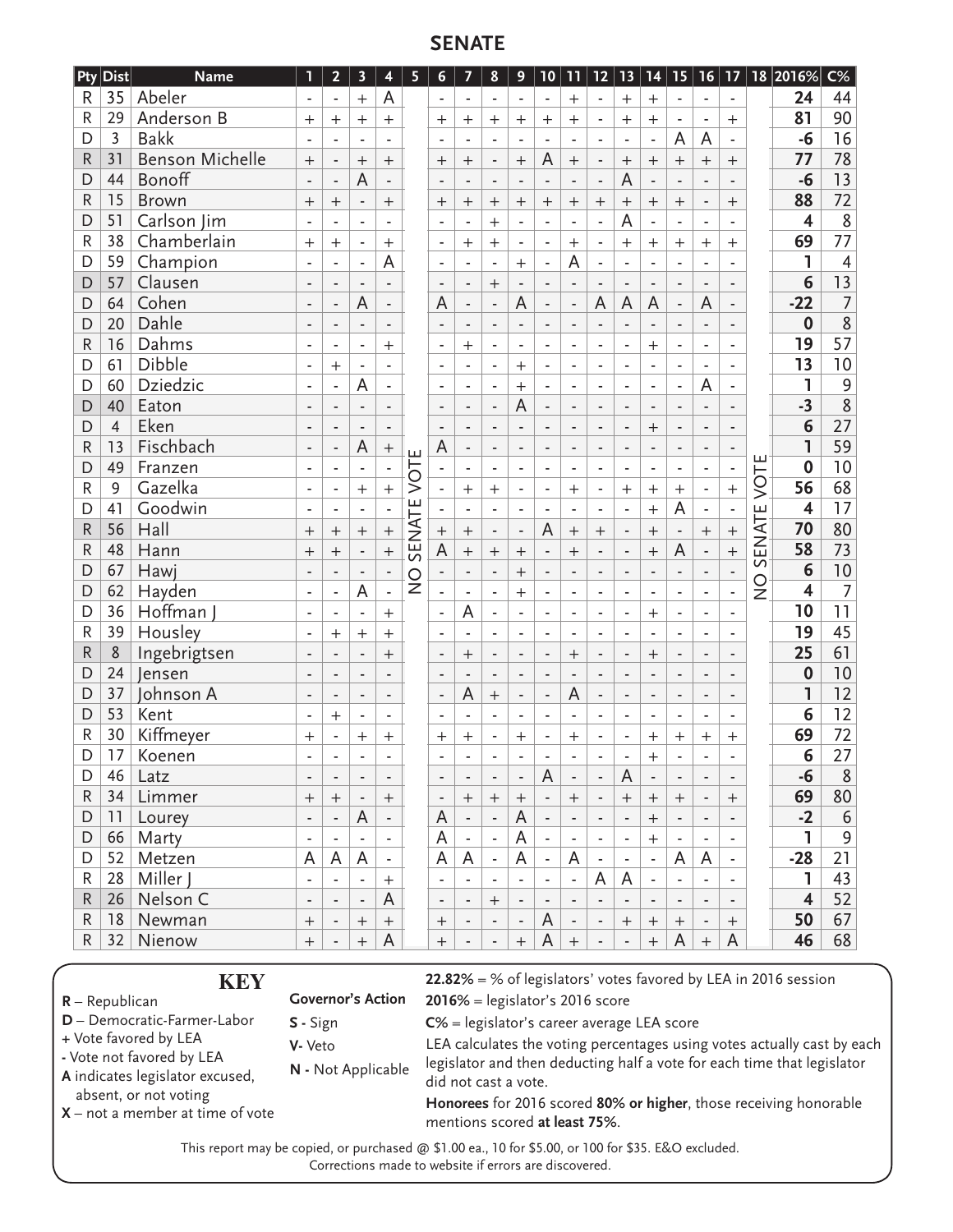# **SENATE**

| Pty         | $ \mathsf{Dist} $ | <b>Name</b>       | П                        | $\overline{2}$           | $\overline{\mathbf{3}}$  | 4                        | 5              | 6                        | $\overline{7}$           | 8                        | 9              | 10                           | 11                       | $12$                     | 13                       | 14                       | 15                           | 16                       | 17                       |                | 18 2016%                | $C\%$ |
|-------------|-------------------|-------------------|--------------------------|--------------------------|--------------------------|--------------------------|----------------|--------------------------|--------------------------|--------------------------|----------------|------------------------------|--------------------------|--------------------------|--------------------------|--------------------------|------------------------------|--------------------------|--------------------------|----------------|-------------------------|-------|
| R           | 47                | Ortman            | $^{+}$                   | ۰                        | $\overline{\phantom{a}}$ | A                        |                | $^{+}$                   | $^{+}$                   | A                        | $+$            | A                            |                          | $\overline{\phantom{a}}$ |                          | $\overline{+}$           |                              | $^{+}$                   | A                        |                | 38                      | 69    |
| R           | 33                | Osmek             | $^{+}$                   |                          | $+$                      | $^{+}$                   |                | $^{+}$                   | $^{+}$                   | $+$                      | $+$            | $\overline{\phantom{a}}$     | $+$                      | $\overline{\phantom{a}}$ | $+$                      | $^{+}$                   | $+$                          | ۰                        | $+$                      |                | 75                      | 74    |
| D           | 65                | Pappas            | ٠                        | ٠                        | $\blacksquare$           |                          |                | A                        | $\blacksquare$           | ٠                        | A              | $\blacksquare$               | ٠                        | ٠                        | ۰                        | ٠                        | A                            | ٠                        | ٠                        |                | $-9$                    | 6     |
| R           | 14                | Pederson          | $\pm$                    | ٠                        | $\overline{\phantom{a}}$ | $\mathrm{+}$             |                | $\overline{\phantom{a}}$ | $^{+}$                   | A                        | $\blacksquare$ | $\blacksquare$               | $^{+}$                   | $\overline{\phantom{a}}$ | A                        | $^{+}$                   | $\overline{\phantom{a}}$     | $\overline{\phantom{a}}$ | A                        |                | 29                      | 54    |
| R           | 55                | Pratt             | $\mathrm{+}$             | $\mathrm{+}$             | $^{+}$                   | $^{+}$                   |                | $^{+}$                   | $\ddot{}$                | $\ddot{}$                | ٠              | $\overline{\phantom{a}}$     | ٠                        | $\blacksquare$           |                          | ٠                        | $^{+}$                       | $^{+}$                   | $^{+}$                   |                | 63                      | 63    |
| D           | 7                 | Reinert           |                          |                          | ٠                        |                          |                | $\blacksquare$           | ٠                        |                          | ۰              | ٠                            |                          | $\blacksquare$           |                          | ٠                        | $^{+}$                       | ۰                        |                          |                | 6                       | 9     |
| D           | 45                | Rest              | $\overline{a}$           | ٠                        | ٠                        |                          |                | $\overline{\phantom{a}}$ | ٠                        | ٠                        | ٠              | ٠                            | ٠                        | ٠                        | -                        | $^{+}$                   | $\overline{\phantom{a}}$     | ۰                        | ۰                        |                | 6                       | 20    |
| R           | 23                | Rosen             | ٠                        | ٠                        | $\blacksquare$           | $^{+}$                   |                | ٠                        | $^{+}$                   | ٠                        | ٠              | $\blacksquare$               | ٠                        | ٠                        | A                        | $\blacksquare$           | $\overline{\phantom{a}}$     | ۰                        | $^{+}$                   |                | 17                      | 46    |
| R           | 10                | Ruud              | ٠                        |                          | L,                       | $^{+}$                   |                | $\overline{\phantom{a}}$ | $\overline{+}$           | $^{+}$                   | ٠              | $\overline{a}$               |                          | $\overline{a}$           |                          | $\overline{+}$           | A                            | $\overline{\phantom{a}}$ | ٠                        |                | 24                      | 59    |
| D           | 5                 | Saxhaug           | $\blacksquare$           | ٠                        | A                        |                          |                | $\blacksquare$           | ٠                        |                          | $\blacksquare$ | $\blacksquare$               | ٠                        | ٠                        | $\overline{\phantom{0}}$ | $\blacksquare$           | $\blacksquare$               | A                        | $\overline{\phantom{a}}$ | ш              | $-6$                    | 13    |
| D           | 42                | Scalze            | $\overline{\phantom{a}}$ | ٠                        | A                        | ۰                        | VOTE           | $\blacksquare$           | $\overline{\phantom{a}}$ | $\blacksquare$           | $\blacksquare$ | $\blacksquare$               | ٠                        | $\blacksquare$           | $\blacksquare$           | $+$                      | $\qquad \qquad \blacksquare$ | $\overline{\phantom{a}}$ | $\overline{\phantom{a}}$ | VOT            | $\overline{\mathbf{4}}$ | 12    |
| D           | 21                | Schmit            | $\overline{\phantom{a}}$ | A                        | $\overline{\phantom{a}}$ | $\overline{\phantom{a}}$ |                | $\overline{\phantom{a}}$ | $\overline{\phantom{a}}$ | ٠                        | ٠              | $\overline{\phantom{a}}$     | ٠                        | $\overline{\phantom{a}}$ | A                        | $\overline{\phantom{a}}$ | $\blacksquare$               | $\overline{\phantom{a}}$ | ٠                        |                | $-6$                    | 9     |
| ${\sf R}$   | 25                | Senjem            | $^+$                     | ٠                        | $\overline{\phantom{a}}$ | $^{+}$                   |                | ٠                        | ٠                        | ٠                        | $+$            | $\overline{\phantom{a}}$     | ٠                        | ٠                        | A                        | ٠                        | $\overline{\phantom{a}}$     | ٠                        | $^{+}$                   |                | 24                      | 54    |
| D           | 19                | Sheran            | ٠                        | ٠                        | ٠                        |                          | ENATE          |                          | ٠                        | $+$                      | ٠              | ٠                            | ۰                        | $\overline{a}$           |                          | ٠                        |                              | $\blacksquare$           |                          | ENATE          | 6                       | 9     |
| D           | 54                | Sieben            | ٠                        | $^+$                     | $\blacksquare$           |                          |                |                          | $\sim$                   | ٠                        | Α              | $\overline{\phantom{a}}$     | ٠                        | ٠                        | ٠                        | $\overline{\phantom{a}}$ | A                            | A                        |                          | $\overline{v}$ | $-2$                    | 10    |
| D           | $\overline{2}$    | Skoe              | $\overline{\phantom{a}}$ | $\blacksquare$           | $\overline{\phantom{a}}$ |                          | $\overline{v}$ |                          | $\overline{\phantom{a}}$ | ٠                        | $\blacksquare$ | $\blacksquare$               | $\blacksquare$           | $\blacksquare$           | ۰                        | $^{+}$                   |                              | A                        |                          |                | $\overline{\mathbf{4}}$ | 21    |
| D           | 27                | Sparks            | $\overline{\phantom{a}}$ |                          | $\overline{\phantom{a}}$ | A                        | $\frac{0}{2}$  | A                        | $\overline{\phantom{a}}$ | $\overline{\phantom{a}}$ | A              | $\qquad \qquad \blacksquare$ | ٠                        | ٠                        |                          | $\blacksquare$           | $\blacksquare$               | A                        | ٠                        | $\frac{0}{2}$  | $-13$                   | 19    |
| D           |                   | Stumpf            | $\blacksquare$           | ٠                        | $\overline{\phantom{a}}$ | $\overline{\phantom{0}}$ |                | A                        | $\overline{\phantom{a}}$ | $\overline{\phantom{a}}$ | $\blacksquare$ | $\blacksquare$               | $\blacksquare$           | $\overline{\phantom{a}}$ | A                        | A                        | $\blacksquare$               | $\overline{\phantom{m}}$ | $\overline{\phantom{a}}$ |                | $-9$                    | 25    |
| ${\sf R}$   | 58                | Thompson          | $\pm$                    | $\mathrm{+}$             | A                        | $^{+}$                   |                | A                        | $^{+}$                   | $\ddot{}$                | $^{+}$         | A                            | $^{+}$                   | $^{+}$                   | $^{+}$                   | $+$                      | $+$                          | $\ddot{}$                | A                        |                | 88                      | 85    |
| D           | 6                 | Tomassoni         | ٠                        | ٠                        | $\blacksquare$           |                          |                | ٠                        | ÷                        | ٠                        | A              | $\blacksquare$               | ٠                        | ٠                        |                          | A                        |                              | $\blacksquare$           | ۰                        |                | $-6$                    | 13    |
| D           | 63                | <b>Torres Ray</b> | ٠                        |                          | ٠                        |                          |                | ٠                        | ٠                        |                          | $\pm$          | A                            |                          | $\overline{\phantom{a}}$ |                          | ٠                        |                              | ٠                        |                          |                | 4                       | 6     |
| R           | 22                | Weber             | ٠                        | $\overline{\phantom{a}}$ | $\blacksquare$           | $+$                      |                | $\overline{\phantom{a}}$ | $^{+}$                   |                          | ٠              | $\blacksquare$               | $\overline{\phantom{a}}$ | ٠                        | ۰                        | $\blacksquare$           | $\blacksquare$               | $^{+}$                   | ٠                        |                | 19                      | 46    |
| $\mathsf R$ | 12                | Westrom           | $\blacksquare$           | ٠                        | $\blacksquare$           | $\ddot{}$                |                | A                        | A                        | $\blacksquare$           | ٠              | $\blacksquare$               | $\mathrm{+}$             | $\overline{\phantom{a}}$ |                          | $^{+}$                   |                              | $\blacksquare$           | $\mathrm{+}$             |                | 22                      | 63    |
| D           | 43                | Wiger             | ٠                        | ٠                        | $\overline{\phantom{a}}$ |                          |                | A                        | $\overline{\phantom{a}}$ | ٠                        | ٠              | $\blacksquare$               | ٠                        | $\blacksquare$           | ۰                        | $\blacksquare$           | $\blacksquare$               | A                        | ٠                        |                | $-6$                    | 14    |
| D           | 50                | Wiklund           |                          |                          |                          |                          |                |                          |                          |                          |                |                              |                          |                          |                          | ٠                        |                              |                          |                          |                | $\boldsymbol{0}$        | 8     |

# **HOUSE**

| Pty          | <b>Dist</b> | <b>Name</b>    |                          | 2                        | 2                        | 4             | 5                        | 6                        |                          | 8                        | 9              | 10                       |                          | 12                       | 13                       | 14                       | 15                       | 16            | 17                       | 18                           | 2016% | $\overline{C\%}$ |
|--------------|-------------|----------------|--------------------------|--------------------------|--------------------------|---------------|--------------------------|--------------------------|--------------------------|--------------------------|----------------|--------------------------|--------------------------|--------------------------|--------------------------|--------------------------|--------------------------|---------------|--------------------------|------------------------------|-------|------------------|
| R            | 55B         | Albright       |                          | ۰                        | ۰                        |               | $+$                      | $^{+}$                   | $\overline{\phantom{a}}$ |                          | ٠              |                          | $\sim$                   |                          | ۰                        |                          | ۰                        |               | $\overline{\phantom{a}}$ | $+$                          | 19    | 52               |
| D            | 62B         | Allen          |                          | $\mathrm{+}$             | $^+$                     |               | $\overline{\phantom{a}}$ |                          | ٠                        |                          | $^{+}$         |                          | $\overline{+}$           |                          | A                        | $^{+}$                   | ۰                        |               |                          | $\blacksquare$               | 30    | 13               |
| R            | 50B         | Anderson C     |                          | $\overline{\phantom{a}}$ |                          |               | ٠                        |                          | $\blacksquare$           |                          |                |                          | ٠                        |                          | ٠                        |                          |                          |               | $\blacksquare$           | $^{+}$                       | 6     | 6                |
| $\mathsf{R}$ | 9A          | Anderson M     | $\overline{\phantom{a}}$ | $^+$                     | A                        |               | $\pm$                    | $^+$                     | $^{+}$                   |                          | ٠              | $\overline{\phantom{a}}$ | $\blacksquare$           | $+$                      | $\blacksquare$           | ٠                        | ٠                        |               | $^{+}$                   | A                            | 37    | 62               |
| R            | 12B         | Anderson P     | $\blacksquare$           | $\blacksquare$           | $\overline{\phantom{a}}$ |               | $^{+}$                   | $\overline{\phantom{a}}$ | $+$                      | $\overline{\phantom{a}}$ | ٠              | $\overline{\phantom{a}}$ | $\blacksquare$           | $\overline{\phantom{a}}$ | $\overline{\phantom{a}}$ | ٠                        | ٠                        |               | $\blacksquare$           | $+$                          | 19    | 57               |
| R            | 44A         | Anderson S     | $\pm$                    | $^{+}$                   | $\overline{\phantom{a}}$ |               | $\pm$                    | ٠                        | $+$                      | $\overline{\phantom{a}}$ | ٠              | ۰                        | $\overline{\phantom{a}}$ | $\pm$                    | $\overline{\phantom{a}}$ | ٠                        | $^{+}$                   |               | $^{+}$                   | $^{+}$                       | 50    | 65               |
| D            | 5B          | Anzelc         |                          | ٠                        |                          |               | $^{+}$                   |                          | ٠                        | $+$                      |                |                          | ٠                        |                          | ٠                        |                          | ۰                        |               | ٠                        | $+$                          | 19    | 15               |
| D            | 44B         | Applebaum      | ٠                        | $^+$                     |                          |               | $\overline{\phantom{a}}$ | ٠                        | ٠                        | $\overline{\phantom{a}}$ | ٠              |                          | ٠                        | ٠                        | $+$                      | ٠                        | A                        |               | $\blacksquare$           | ٠                            | 10    | 15               |
| D            | 52B         | Atkins         |                          | $^{+}$                   |                          |               | $\blacksquare$           | A                        | $\overline{\phantom{a}}$ |                          | A              | ٠                        | $^{+}$                   | $\overline{\phantom{a}}$ | $\overline{\phantom{a}}$ | A                        | A                        |               | A                        | $+$                          | 12    | 10               |
| R            | <b>12A</b>  | <b>Backer</b>  |                          | $\blacksquare$           | $\overline{\phantom{a}}$ |               | $^{+}$                   | $^{+}$                   | $^{+}$                   |                          |                | $\overline{\phantom{a}}$ | $\overline{\phantom{a}}$ | A                        | $\overline{\phantom{a}}$ |                          |                          |               | $\overline{\phantom{a}}$ | $+$                          | 24    | 28               |
| R            | 17B         | <b>Baker</b>   | $\overline{\phantom{a}}$ | $\overline{\phantom{a}}$ | $\blacksquare$           | ٣             | $^{+}$                   | $\blacksquare$           | $\blacksquare$           | $\blacksquare$           | $\blacksquare$ | ٠                        | $\overline{\phantom{a}}$ | $\overline{\phantom{a}}$ | $\blacksquare$           | ٠                        | $\overline{\phantom{0}}$ |               | $\blacksquare$           | $+$                          | 13    | 25               |
| R            | 32B         | <b>Barrett</b> | $\blacksquare$           | $\mathrm{+}$             | $\overline{\phantom{a}}$ | Š             | $^{+}$                   | $\overline{\phantom{a}}$ | $^{+}$                   | $\blacksquare$           | ٠              | $\overline{\phantom{a}}$ | $\blacksquare$           | $\overline{\phantom{a}}$ | $\overline{\phantom{a}}$ | $\overline{\phantom{a}}$ | $\blacksquare$           | VOTE          | $\overline{\phantom{a}}$ | $^{+}$                       | 25    | 60               |
| R            | 27A         | Bennett        | ٠                        | $\overline{\phantom{a}}$ | ٠                        | ш             | $^{+}$                   | ٠                        | $\blacksquare$           | $\overline{\phantom{a}}$ | ۰              | ۰                        | $\overline{\phantom{a}}$ | $\pm$                    | $\blacksquare$           | ۰                        | $\overline{\phantom{a}}$ |               | $\overline{\phantom{a}}$ | $\ddot{}$                    | 19    | 29               |
| D            | 41A         | Bernardy       | $^{+}$                   | $^+$                     | $\ddot{}$                | SU            |                          |                          |                          |                          | $^{+}$         |                          | $+$                      |                          | $+$                      |                          |                          | OUSE          |                          |                              | 38    | $\overline{25}$  |
| D            | 20B         | <b>Bly</b>     |                          | ٠                        | ٠                        | $\circ$       | $\overline{\phantom{a}}$ | ٠                        | $\overline{\phantom{a}}$ |                          | ٠              | ٠                        | $^{+}$                   | ٠                        | $^{+}$                   | ۰                        | $\overline{\phantom{a}}$ |               | $\sim$                   | ٠                            | 13    | $\overline{7}$   |
| D            | 45A         | Carlson L      | $^{+}$                   | $\overline{\phantom{a}}$ | $\overline{\phantom{a}}$ | İ             |                          | $\blacksquare$           | $\overline{\phantom{a}}$ |                          | ٠              |                          | $+$                      |                          | $^{+}$                   | ٠                        |                          | İ             | $\blacksquare$           | $\overline{\phantom{m}}$     | 19    | 18               |
| R            | 56A         | Christensen    |                          | $\blacksquare$           | $\overline{\phantom{a}}$ | $\frac{0}{2}$ | $^{+}$                   | $+$                      | $^{+}$                   |                          | ٠              | $\overline{\phantom{a}}$ | $\blacksquare$           | $^{+}$                   | $\blacksquare$           | $\blacksquare$           | ٠                        | $\frac{0}{2}$ | $^{+}$                   | $+$                          | 38    | 38               |
| D            | 62A         | Clark          | $\overline{\phantom{a}}$ | $\blacksquare$           | $\blacksquare$           |               | A                        | $\blacksquare$           | $\blacksquare$           | $\overline{\phantom{a}}$ | $+$            | $\overline{\phantom{a}}$ | $+$                      | A                        | $+$                      | $^{+}$                   | $\overline{\phantom{0}}$ |               | $\blacksquare$           | $\sim$                       | 22    | 13               |
| D            | 19B         | Considine      | $^{+}$                   | $+$                      | ٠                        |               | $\overline{\phantom{a}}$ | $\sim$                   | $\blacksquare$           | ٠                        | ٠              | ٠                        | $+$                      | ٠                        | $\overline{\phantom{a}}$ | $+$                      | $+$                      |               | $\overline{\phantom{a}}$ | ٠                            | 31    | 29               |
| R            | 23B         | Cornish        | ٠                        | ٠                        | ۰                        |               | $\,+\,$                  | $\sim$                   | $\sim$                   | ٠                        | ٠              | ۰                        | ٠                        | ٠                        | ٠                        | ٠                        | ٠                        |               | $\sim$                   | $^{+}$                       | 13    | 52               |
| R            | 24B         | Daniels        |                          |                          |                          |               | $^+$                     |                          |                          |                          |                |                          | ٠                        |                          | ٠                        |                          |                          |               | ٠                        | $+$                          | 13    | 26               |
| R            | 31A         | Daudt          |                          | $\overline{\phantom{a}}$ | $\overline{\phantom{a}}$ |               | $^{+}$                   | ٠                        | $\blacksquare$           |                          | $\blacksquare$ | $\overline{\phantom{a}}$ | $\overline{\phantom{a}}$ |                          | $\blacksquare$           |                          | ٠                        |               | $^{+}$                   | $+$                          | 19    | 65               |
| R            | 28B         | Davids         |                          | $\blacksquare$           | A                        |               | $\,+\,$                  | ٠                        | ٠                        |                          | ٠              |                          | $\blacksquare$           |                          | $\blacksquare$           | ٠                        | ٠                        |               | $\overline{\phantom{a}}$ | $\ddot{}$                    | 10    | 64               |
| D            | 63A         | Davnie         | $^{+}$                   | $^{+}$                   | $\overline{\phantom{a}}$ |               | $\blacksquare$           | $\overline{a}$           | $\overline{\phantom{a}}$ |                          | $\mathrm{+}$   | $\overline{\phantom{a}}$ | $^{+}$                   | $\overline{\phantom{a}}$ | $^{+}$                   | $^{+}$                   | ٠                        |               | $\overline{\phantom{a}}$ | $\qquad \qquad \blacksquare$ | 38    | 13               |
| R            | 38B         | Dean           | $^+$                     | $^+$                     |                          |               | $^+$                     |                          | $^+$                     |                          | $\overline{+}$ |                          |                          |                          |                          |                          |                          |               | $^+$                     | $^+$                         | 44    | 74               |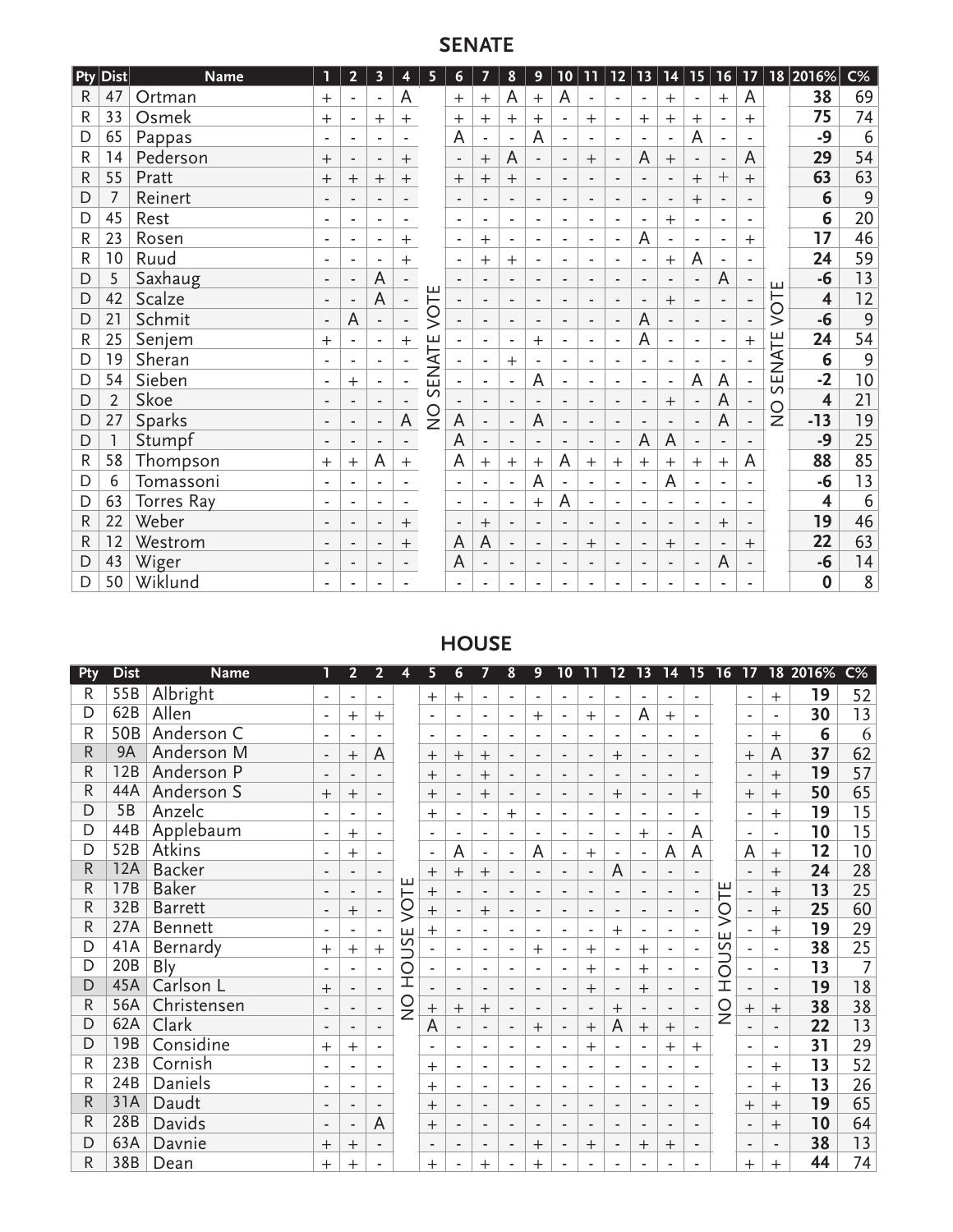# **HOUSE**

| Pty         | <b>Dist</b>     | <b>Name</b> | 1                        | $\mathbf{2}$             | 3                        | 4             | 5                        | 6                        | 7                            | 8                        | 9                        | 10                       | 11                       | $12$                     | 13                           | 14                       | 15                       | $\overline{16}$ | 17                           |                                     | 18 2016% C%             |                  |
|-------------|-----------------|-------------|--------------------------|--------------------------|--------------------------|---------------|--------------------------|--------------------------|------------------------------|--------------------------|--------------------------|--------------------------|--------------------------|--------------------------|------------------------------|--------------------------|--------------------------|-----------------|------------------------------|-------------------------------------|-------------------------|------------------|
| D           | 59B             | Dehn        | $^{+}$                   | $\blacksquare$           | $\blacksquare$           |               | $\blacksquare$           | $\blacksquare$           | $\blacksquare$               | $^{+}$                   | $^{+}$                   | $\overline{\phantom{a}}$ | $+$                      | $\overline{\phantom{a}}$ | $\overline{a}$               | $\blacksquare$           | $\blacksquare$           |                 | $\blacksquare$               | $\overline{\phantom{0}}$            | 25                      | 16               |
| ${\sf R}$   | 39A             | Dettmer     | $\overline{\phantom{a}}$ | $\overline{\phantom{a}}$ | $\overline{\phantom{a}}$ |               | $^{+}$                   | $\overline{\phantom{a}}$ | $+$                          | $\overline{\phantom{a}}$ | $\overline{a}$           | $\blacksquare$           | $\blacksquare$           | $\blacksquare$           | $\overline{a}$               | $\blacksquare$           | $\blacksquare$           |                 | $\overline{\phantom{a}}$     | A                                   | 10                      | 68               |
| $\mathsf R$ | 21B             | Drazkowski  | $^{+}$                   | $\ddot{}$                | $\qquad \qquad +$        |               | $^{+}$                   | $+$                      | $\ddot{}$                    | $\qquad \qquad +$        | $^{+}$                   | $\overline{a}$           | $^{+}$                   | $^{+}$                   | $\overline{a}$               | $\overline{a}$           | ÷,                       |                 | $^{+}$                       | $^{+}$                              | 75                      | 87               |
| D           | 3A              | Ecklund     |                          |                          |                          |               | $^{+}$                   | $\overline{a}$           |                              |                          |                          |                          | L,                       |                          |                              | L,                       |                          |                 | L,                           | $^{+}$                              | 13                      | 13               |
| D           | 49A             | Erhardt     | $\overline{\phantom{a}}$ |                          | ÷                        |               |                          | $\overline{\phantom{m}}$ |                              | $\overline{\phantom{a}}$ |                          | $\overline{\phantom{a}}$ | $\overline{\phantom{a}}$ | $\overline{\phantom{a}}$ |                              | $\overline{\phantom{a}}$ | ٠                        |                 | ÷                            | $\blacksquare$                      | $\bf{0}$                | 40               |
| $\mathsf R$ | <b>15A</b>      | Erickson S  | $\blacksquare$           | $\blacksquare$           | ä,                       |               | $^{+}$                   | $\ddot{}$                | $\ddot{}$                    | $\blacksquare$           | ٠                        | $\overline{\phantom{a}}$ | $\blacksquare$           | $\overline{\phantom{a}}$ | $\overline{\phantom{a}}$     | $\blacksquare$           | $\overline{\phantom{a}}$ |                 | $^{+}$                       | $\ddot{}$                           | 31                      | 74               |
| R           | 1A              | Fabian      | $\blacksquare$           | $\blacksquare$           | $\overline{\phantom{a}}$ |               | $^{+}$                   | $\ddot{}$                | $\ddot{}$                    | $\overline{\phantom{a}}$ | $\overline{\phantom{a}}$ | $\blacksquare$           | $\blacksquare$           | $\blacksquare$           |                              | $\blacksquare$           |                          |                 | $\overline{a}$               | $\ddot{}$                           | 25                      | 61               |
| ${\sf R}$   | 53B             | Fenton      | $\blacksquare$           | $\overline{\phantom{a}}$ | $\frac{1}{2}$            |               | $^{+}$                   | $\frac{1}{2}$            |                              | $\overline{\phantom{a}}$ |                          | $\overline{\phantom{a}}$ | $\blacksquare$           | $\overline{A}$           | $\overline{a}$               | $\overline{\phantom{a}}$ |                          |                 | $\overline{a}$               | $^{+}$                              | 10                      | 21               |
| D           | 43A             | Fischer     | $\blacksquare$           | $\overline{a}$           | L.                       |               |                          | ÷,                       | ÷,                           | A                        | ÷                        | ÷,                       | L.                       | $\overline{a}$           | $\overline{+}$               | $\overline{a}$           |                          |                 | $\overline{a}$               | $\overline{a}$                      | $\overline{\mathbf{4}}$ | 10               |
| D           | 46A             | Flanagan    |                          | $^{+}$                   |                          |               |                          | $\overline{\phantom{a}}$ | ٠                            | L,                       |                          | A                        | $^{+}$                   | $\overline{\phantom{a}}$ | $\overline{+}$               | $\overline{\phantom{a}}$ |                          |                 |                              | ÷,                                  | 30                      | 30               |
| R           | 8B              | Franson     | $^{+}$<br>÷,             |                          |                          |               |                          | $\overline{\phantom{a}}$ |                              |                          | $\overline{+}$           | $\blacksquare$           | $\overline{\phantom{a}}$ |                          |                              |                          |                          |                 |                              |                                     | 31                      | 65               |
| D           | 45B             | Freiberg    |                          |                          | $^{+}$<br>$\mathbf{r}$   |               | $^{+}$                   | $\overline{\phantom{a}}$ | $\overline{+}$<br>A          |                          |                          |                          |                          |                          |                              | $\overline{\phantom{a}}$ |                          |                 | $^{+}$                       | $\qquad \qquad +$<br>$\blacksquare$ | 17                      | $\overline{7}$   |
| ${\sf R}$   | 58B             | Garofalo    | $^{+}$                   | $\blacksquare$           |                          |               |                          | A                        |                              | $\blacksquare$           | ٠<br>A                   | $\blacksquare$           | $^{+}$                   | $\blacksquare$           | $^{+}$<br>A                  | $\blacksquare$           | $\overline{\phantom{a}}$ |                 | $\blacksquare$               |                                     | $\overline{\mathbf{4}}$ | 58               |
| $\mathsf R$ | 2B              |             | $\overline{\phantom{a}}$ | $\overline{\phantom{a}}$ | $\overline{\phantom{a}}$ |               | $^{+}$                   |                          | $\overline{\phantom{a}}$     | $\overline{\phantom{a}}$ |                          | $\overline{\phantom{a}}$ | $\overline{\phantom{a}}$ | $\overline{\phantom{a}}$ |                              | $\overline{\phantom{a}}$ | $\overline{\phantom{a}}$ |                 | A                            | $\qquad \qquad +$                   | 44                      | 61               |
|             |                 | Green       | $\blacksquare$           | $^{+}$                   | $\qquad \qquad +$        |               | $^{+}$                   | $\ddot{}$                | $+$                          | $\overline{a}$           |                          | $\overline{a}$           | $\overline{a}$           | $\overline{\phantom{a}}$ |                              | $\overline{\phantom{a}}$ |                          |                 | $+$                          | $^{+}$                              |                         |                  |
| ${\sf R}$   | <b>18B</b>      | Gruenhagen  |                          | $\overline{a}$           | $^{+}$                   |               | $^{+}$                   | $^{+}$                   | $\ddot{}$                    | $\overline{a}$           | ٠                        | $\overline{a}$           | $\blacksquare$           | $^{+}$                   | $\overline{a}$               | $\overline{a}$           |                          |                 | $^{+}$                       | $^{+}$                              | 44                      | 71               |
| ${\sf R}$   | 23A             | Gunther     | $\overline{\phantom{a}}$ |                          | ÷,                       |               | $^{+}$                   | A                        | $\overline{a}$               | L,                       |                          | ÷,                       | $\overline{\phantom{a}}$ | $\frac{1}{2}$            | $\overline{a}$               | A                        | A                        |                 | ÷,                           | $^{+}$                              | 6                       | $\overline{58}$  |
| $\mathsf R$ | 31B             | Hackbarth   | $\blacksquare$           | $\blacksquare$           | ä,                       |               | $^{+}$                   | $\ddot{}$                | $+$                          | $\blacksquare$           | ٠                        | $\blacksquare$           | $\blacksquare$           | $\blacksquare$           | $\overline{\phantom{a}}$     | $\blacksquare$           |                          |                 | ä,                           | $^{+}$                              | 25                      | 72               |
| D           | 51B             | Halverson   | $\blacksquare$           | $+$                      | $\blacksquare$           |               |                          | $\sim$                   | ٠                            | $\blacksquare$           | $\overline{\phantom{a}}$ | $\overline{\phantom{a}}$ | $\overline{\phantom{a}}$ | $\blacksquare$           | $\blacksquare$               | $\blacksquare$           |                          |                 | ٠                            | $\overline{\phantom{a}}$            | 6                       | 8                |
| ${\sf R}$   | 22B             | Hamilton    | $\blacksquare$           | $\blacksquare$           | A                        |               | $^{+}$                   | $\frac{1}{2}$            |                              | ä,                       | $\overline{a}$           | A                        | $\qquad \qquad +$        | $\overline{\phantom{a}}$ | $\overline{a}$               | $\overline{\phantom{a}}$ |                          |                 | $\overline{\phantom{a}}$     | $^{+}$                              | 15                      | 53               |
| $\mathsf R$ | 2A              | Hancock     | $\overline{\phantom{a}}$ | $\ddot{}$                | $\ddot{}$                |               | $^{+}$                   | $+$                      | $^{+}$                       | $\overline{\phantom{a}}$ | ÷                        | $\overline{a}$           | A                        | $\overline{\phantom{a}}$ | $\overline{a}$               | A                        | A                        |                 | $^{+}$                       | $^{+}$                              | 44                      | 64               |
| D           | 52A             | Hansen      | $^{+}$                   | $\ddot{}$                | ÷,                       |               |                          | L.                       | $\overline{a}$               | $\overline{\phantom{a}}$ | ٠                        | $\overline{a}$           | $+$                      | $\overline{\phantom{a}}$ | $^{+}$                       | $\overline{a}$           |                          |                 | $\overline{a}$               | L,                                  | 25                      | 12               |
| D           | 66A             | Hausman     | $^{+}$                   | $\overline{\phantom{a}}$ | A                        |               |                          | ÷,                       | $\overline{\phantom{0}}$     | A                        | $\overline{+}$           | $\blacksquare$           | $^{+}$                   | $\overline{\phantom{a}}$ | $\overline{+}$               | $\overline{\phantom{a}}$ |                          |                 | $\blacksquare$               | ÷,                                  | 22                      | $\,8\,$          |
| R           | 10A             | Heintzeman  | $\overline{\phantom{a}}$ | $\blacksquare$           | $\mathbf{r}$             |               | $+$                      | $\blacksquare$           | $+$                          | $\overline{\phantom{a}}$ | $\blacksquare$           | $\blacksquare$           | $\overline{\phantom{a}}$ | $\overline{\phantom{a}}$ | $\blacksquare$               | $\blacksquare$           | $\overline{\phantom{a}}$ |                 | $\overline{\phantom{a}}$     | $\mathrm{+}$                        | 19                      | 29               |
| R           | 33A             | Hertaus     | $\blacksquare$           | $\blacksquare$           | $+$                      |               | $\ddot{}$                | $\qquad \qquad +$        | $+$                          | $+$                      | ٠                        | $\overline{\phantom{a}}$ | $\overline{\phantom{a}}$ | $^{+}$                   | ÷                            | $\overline{\phantom{a}}$ | $\overline{\phantom{a}}$ |                 | $^{+}$                       | $^{+}$                              | 50                      | 73               |
| D           | 40B             | Hilstrom    | $\blacksquare$           | $^{+}$                   | ÷.                       | ш             |                          |                          |                              |                          |                          | $\overline{a}$           | $\qquad \qquad +$        | $\overline{\phantom{a}}$ | $^{+}$                       | $\overline{\phantom{a}}$ |                          |                 |                              | $\overline{a}$                      | 19                      | 13               |
| ${\sf R}$   | 47B             | Hoppe       |                          |                          |                          |               | $\overline{+}$           | $\overline{a}$           | L.                           | L.                       | $^{+}$                   | $\overline{a}$           | L.                       |                          |                              | L.                       | L.                       | OTE             |                              | $^{+}$                              | 19                      | 69               |
| D           | 61A             | Hornstein   | $^{+}$                   | $\ddot{}$                |                          | VOTI          |                          | $\frac{1}{2}$            | $\overline{a}$               | L,                       | $^{+}$                   | $\blacksquare$           | $\ddot{}$                | $\overline{\phantom{a}}$ | $^{+}$                       | $\overline{a}$           | $\blacksquare$           |                 |                              | $\overline{a}$                      | 31                      | $\mathsf{9}$     |
| D           | 36B             | Hortman     | ÷,                       | A                        |                          | ш             |                          | $\overline{\phantom{a}}$ |                              |                          |                          | $\overline{\phantom{a}}$ | $\overline{\phantom{a}}$ | $\blacksquare$           | $^{+}$                       | $\overline{\phantom{a}}$ |                          | $\geq$<br>ш     |                              | $\overline{\phantom{a}}$            | $\overline{\mathbf{4}}$ | 10               |
| ${\sf R}$   | 13A             | Howe Jeff   | $\overline{\phantom{a}}$ | $\overline{\phantom{a}}$ |                          | SU            | $^{+}$                   | $\overline{\phantom{a}}$ | $\blacksquare$               | $\overline{\phantom{a}}$ | ٠                        | $\overline{\phantom{a}}$ | ٠                        | $\overline{\phantom{a}}$ | ٠                            | $\overline{\phantom{a}}$ | $\overline{\phantom{a}}$ | S               | $\qquad \qquad \blacksquare$ | $\ddot{}$                           | 13                      | 50               |
| D           | 42B             | Isaacson    | $\overline{\phantom{a}}$ | $\overline{\phantom{a}}$ | A                        | $\bar{\circ}$ | $\blacksquare$           | $\blacksquare$           | $\blacksquare$               | $\overline{\phantom{a}}$ | ٠                        | A                        | $\overline{\phantom{a}}$ | $\overline{\phantom{a}}$ | $^{+}$                       | $\overline{\phantom{a}}$ | $\overline{\phantom{a}}$ | $\frac{1}{2}$   |                              | $\overline{\phantom{a}}$            | ı                       | 10               |
| R           | 32A             | Johnson B   | $\overline{\phantom{a}}$ | $\overline{a}$           | $\overline{a}$           | Ĭ             | $\ddot{}$                | $\overline{a}$           | $+$                          | $\overline{\phantom{a}}$ |                          | $\overline{a}$           | $\sim$                   | L.                       | $\overline{a}$               | $\overline{\phantom{a}}$ | ÷,                       | 工               | $\overline{a}$               | $^{+}$                              | 19                      | 53               |
| D           | 19A             | Johnson C   | $^{+}$                   | $\overline{\phantom{a}}$ | $\overline{a}$           | $\frac{0}{2}$ |                          | $\overline{a}$           | $\overline{a}$               | $\overline{+}$           | ٠                        | $\overline{a}$           | $^{+}$                   | $\overline{\phantom{a}}$ | $\overline{+}$               | $\overline{\phantom{a}}$ | $\overline{\phantom{a}}$ | $\circ$         | $\overline{a}$               | $\overline{a}$                      | 25                      | 16               |
| D           | 67B             | Johnson S   | $^{+}$                   |                          |                          |               |                          |                          | $\qquad \qquad \blacksquare$ | $^{+}$                   | $\mathrm{+}$             | $\centerdot$             | $^{+}$                   |                          |                              |                          |                          | Ż               |                              | $\overline{\phantom{0}}$            | 25                      | 11               |
| D           | 60 <sub>B</sub> | Kahn        | $\blacksquare$           | $\overline{\phantom{a}}$ | $\blacksquare$           |               | $\overline{\phantom{a}}$ | $\overline{\phantom{a}}$ | $\overline{\phantom{a}}$     | $\overline{\phantom{a}}$ | $^{+}$                   | A                        | $^{+}$                   | $\overline{\phantom{a}}$ | $\, +$                       | $\overline{\phantom{a}}$ | $\overline{\phantom{a}}$ |                 | $\frac{1}{2}$                | $\overline{\phantom{a}}$            | 17                      | 10               |
| R           | 21A             | Kelly       | $\ddot{}$                | $^{+}$                   |                          |               | $^{+}$                   |                          |                              |                          |                          | ٠                        |                          | ٠                        |                              | $\overline{a}$           |                          |                 |                              | $^{+}$                              | 25                      | 57               |
| R           | 1B              | Kiel        | $\blacksquare$           | $\overline{\phantom{a}}$ | $\blacksquare$           |               | $+$                      | $\! + \!\!\!\!$          | $+$                          | $\blacksquare$           | ä,                       | $\overline{\phantom{0}}$ | $\overline{\phantom{a}}$ | $\blacksquare$           | $\overline{\phantom{a}}$     | $\overline{\phantom{a}}$ | $\blacksquare$           |                 | ä,                           | $+$                                 | 25                      | 56               |
| ${\sf R}$   | 14B             | Knoblach    | $\overline{a}$           | $\overline{a}$           | $\overline{a}$           |               | $\ddot{}$                | $\overline{\phantom{a}}$ | $\overline{a}$               |                          | ä,                       | $\overline{a}$           | $\overline{\phantom{a}}$ | $\overline{a}$           | L,                           | $\overline{a}$           | ÷,                       |                 | $\overline{a}$               | $\ddot{}$                           | 13                      | 63               |
| ${\sf R}$   | 58A             | Koznick     | $\blacksquare$           | $\mathsf A$              | $\blacksquare$           |               | $^{+}$                   | $\ddot{}$                | $\ddot{}$                    | $\overline{\phantom{a}}$ | $^{+}$                   | $\blacksquare$           | $\overline{\phantom{a}}$ | $\overline{\phantom{a}}$ |                              | $\overline{a}$           |                          |                 | $\ddot{}$                    | $\ddot{}$                           | 37                      | 43               |
| R           | 9B              | Kresha      | $\blacksquare$           |                          | $\blacksquare$           |               | $+$                      | $\blacksquare$           | A                            | $\blacksquare$           | $\overline{\phantom{a}}$ | $\overline{\phantom{a}}$ | $\overline{\phantom{a}}$ | $\overline{\phantom{a}}$ | $\overline{\phantom{a}}$     | $\overline{\phantom{a}}$ | $\centerdot$             |                 | $\centerdot$                 | $\ddot{}$                           | 10                      | 47               |
| D           | 41B             | Laine       | $\ddot{}$                | $+$                      | $\ddot{}$                |               | $\blacksquare$           | $\overline{\phantom{a}}$ | $\blacksquare$               | $\overline{\phantom{a}}$ | $^{+}$                   | $\overline{\phantom{a}}$ | $+$                      | $\Box$                   | $\qquad \qquad +$            | $\blacksquare$           | $\overline{\phantom{a}}$ |                 | $\overline{\phantom{a}}$     | $\frac{1}{2}$                       | 38                      | $\overline{7}$   |
| D           | 66B             | Lesch       | $\ddot{}$                | $\qquad \qquad +$        | $\boldsymbol{+}$         |               | $\overline{\phantom{a}}$ | $\overline{\phantom{a}}$ | $\blacksquare$               | $\overline{\phantom{a}}$ | $^{+}$                   | $\boldsymbol{+}$         | $+$                      | $\overline{\phantom{a}}$ | $+$                          | ä,                       | $\blacksquare$           |                 | $\overline{\phantom{a}}$     | $\overline{\phantom{a}}$            | 44                      | 15               |
| D           | 26A             | Liebling    | $\ddot{}$                | A                        | ÷.                       |               | $\blacksquare$           | $\blacksquare$           | $\blacksquare$               | $\blacksquare$           | $^{+}$                   | $\blacksquare$           | $+$                      | $\overline{\phantom{a}}$ | $+$                          | A                        | $\blacksquare$           |                 | $\blacksquare$               | $\overline{\phantom{a}}$            | 22                      | 13               |
| D           | 4A              | Lien        | $^{+}$                   | $\overline{\phantom{a}}$ | $\boldsymbol{+}$         |               | $\overline{\phantom{a}}$ | $\overline{a}$           | L.                           | $\overline{\phantom{a}}$ | $\overline{\phantom{0}}$ | $\overline{\phantom{a}}$ | $\overline{\phantom{0}}$ | $\overline{\phantom{a}}$ | $\overline{a}$               | $\overline{\phantom{a}}$ |                          |                 | $\qquad \qquad \blacksquare$ | L,                                  | 13                      | 14               |
| D           | 43B             | Lillie L    | $\blacksquare$           |                          | $\frac{1}{2}$            |               | $\overline{\phantom{a}}$ | $\blacksquare$           | $\overline{\phantom{a}}$     | $\overline{\phantom{0}}$ | ÷,                       | $\blacksquare$           | $\overline{\phantom{a}}$ | $\overline{\phantom{a}}$ | $\qquad \qquad \blacksquare$ | $\overline{a}$           |                          |                 | $\qquad \qquad \blacksquare$ | $\overline{\phantom{0}}$            | $\boldsymbol{0}$        | 10               |
| D           | 60A             | Loeffler    | $\ddot{}$                | $\boldsymbol{+}$         | $\qquad \qquad +$        |               | $\overline{\phantom{a}}$ | $\overline{\phantom{a}}$ |                              | $\overline{\phantom{a}}$ |                          |                          |                          |                          |                              |                          |                          |                 |                              | $\overline{\phantom{a}}$            | 44                      | $\overline{9}$   |
|             | 39B             |             |                          |                          |                          |               |                          |                          | $\overline{\phantom{a}}$     |                          | $\qquad \qquad +$        | $\overline{\phantom{a}}$ | $+$                      | $\overline{\phantom{a}}$ | $+$                          | $\qquad \qquad +$        | $\overline{\phantom{a}}$ |                 | $\overline{\phantom{a}}$     |                                     |                         |                  |
| R<br>R      | 48B             | Lohmer      | $\overline{\phantom{a}}$ | $\ddot{}$                | $+$                      |               | $\qquad \qquad +$        |                          | $+$                          | $\overline{\phantom{a}}$ | $\overline{\phantom{m}}$ | $\overline{\phantom{a}}$ | $\blacksquare$           | A                        | $\overline{\phantom{a}}$     | A                        | $\overline{\phantom{a}}$ |                 | $\overline{\phantom{a}}$     | $\ddot{}$                           | 37                      | 68               |
|             |                 | Loon        | $\overline{\phantom{a}}$ | $\qquad \qquad +$        | $\blacksquare$           |               | $\qquad \qquad +$        | $\overline{\phantom{a}}$ | $+$                          | $\overline{\phantom{a}}$ | $\overline{\phantom{a}}$ | $\overline{\phantom{a}}$ | $\blacksquare$           | $\overline{\phantom{a}}$ | $\overline{\phantom{a}}$     | $\blacksquare$           | $\overline{\phantom{a}}$ |                 | $\overline{\phantom{a}}$     | $+$                                 | 25                      | 61               |
| ${\sf R}$   | 55A             | Loonan      | $\overline{\phantom{a}}$ | L.                       | ÷.                       |               | $\ddot{}$                | ÷.                       | $\overline{a}$               | L.                       | ä,                       | $\overline{\phantom{a}}$ | $\overline{\phantom{a}}$ | ÷,                       | ÷,                           | ä,                       |                          |                 | $\overline{a}$               | $\ddot{}$                           | 13                      | 23               |
| ${\sf R}$   | 30B             | Lucero      | $^{+}$                   | $\overline{\phantom{a}}$ | $\qquad \qquad +$        |               | $^{+}$                   | $\ddot{}$                | $\! + \!$                    | $\ddot{}$                | $^{+}$                   | $\blacksquare$           |                          | $\ddot{}$                | $\overline{\phantom{a}}$     | $\frac{1}{2}$            |                          |                 | $^{+}$                       | $\ddot{}$                           | 69                      | 70               |
| R           | 10B             | Lueck       |                          |                          | $\overline{\phantom{a}}$ |               | $\ddot{}$                | $\Box$                   | $\ddot{}$                    | $\overline{\phantom{a}}$ |                          | $\overline{\phantom{a}}$ | $\overline{\phantom{a}}$ | $\blacksquare$           |                              | $\overline{\phantom{a}}$ |                          |                 | $\centerdot$                 | $\ddot{}$                           | 19                      | 32               |
| ${\sf R}$   | 57A             | Mack        | $\ddot{}$                | $\overline{\phantom{a}}$ | $\overline{\phantom{a}}$ |               | $\ddot{}$                | $\overline{\phantom{a}}$ | $\blacksquare$               | $\overline{\phantom{a}}$ | $\blacksquare$           | $\overline{\phantom{a}}$ | $\overline{\phantom{a}}$ | $\overline{\phantom{a}}$ | $\overline{\phantom{a}}$     | $\blacksquare$           | $\overline{\phantom{a}}$ |                 | $\centerdot$                 | $\ddot{}$                           | 19                      | 58               |
| D           | 67A             | Mahoney     | $\overline{\phantom{a}}$ | $\blacksquare$           | $\overline{\phantom{a}}$ |               | $\blacksquare$           | $\overline{\phantom{a}}$ | $\overline{\phantom{a}}$     | $\overline{\phantom{a}}$ | $^{+}$                   | $\overline{\phantom{a}}$ | $+$                      | $\overline{\phantom{a}}$ | $\overline{\phantom{a}}$     | $\overline{\phantom{a}}$ | $\blacksquare$           |                 | $\overline{\phantom{a}}$     | L.                                  | 13                      | 15               |
| D           | 65B             | Mariani     | $\ddot{}$                | $\blacksquare$           | $\blacksquare$           |               | $\overline{\phantom{a}}$ | A                        | $\overline{\phantom{a}}$     | $\overline{\phantom{a}}$ | A                        | $\blacksquare$           | $+$                      | $\overline{\phantom{a}}$ | $\overline{\phantom{a}}$     | $\overline{\phantom{a}}$ | $\blacksquare$           |                 | A                            | A                                   | $\overline{\mathbf{4}}$ | $\boldsymbol{6}$ |
| D           | 4B              | Marquart    | $\overline{\phantom{a}}$ | $\overline{\phantom{a}}$ | $+$                      |               | $\blacksquare$           | $\blacksquare$           | $\blacksquare$               | ä,                       | $\overline{\phantom{a}}$ | $\mathbf{r}$             | $\blacksquare$           | $\overline{\phantom{a}}$ | ä,                           | ä,                       |                          |                 | $\blacksquare$               | $\ddot{}$                           | 13                      | 31               |
| D           | 51A             | Masin       | $\blacksquare$           |                          |                          |               | $\overline{\phantom{a}}$ | $\overline{\phantom{a}}$ | $\overline{\phantom{a}}$     | $\overline{\phantom{0}}$ | -                        | $\overline{\phantom{a}}$ | $\overline{\phantom{a}}$ | $\overline{\phantom{a}}$ |                              | $\blacksquare$           |                          |                 | $\overline{\phantom{a}}$     | $\overline{a}$                      | $\boldsymbol{0}$        | $9\,$            |
| R           | 29A             | McDonald    | $^{+}$                   | $\overline{\phantom{a}}$ | $\blacksquare$           |               | $^{+}$                   | $\qquad \qquad +$        | $+$                          | $\blacksquare$           | $\overline{\phantom{a}}$ | $\blacksquare$           | $\overline{\phantom{a}}$ | $\ddot{}$                | $\overline{\phantom{a}}$     | $\overline{\phantom{a}}$ |                          |                 |                              | $\ddot{}$                           | 44                      | 62               |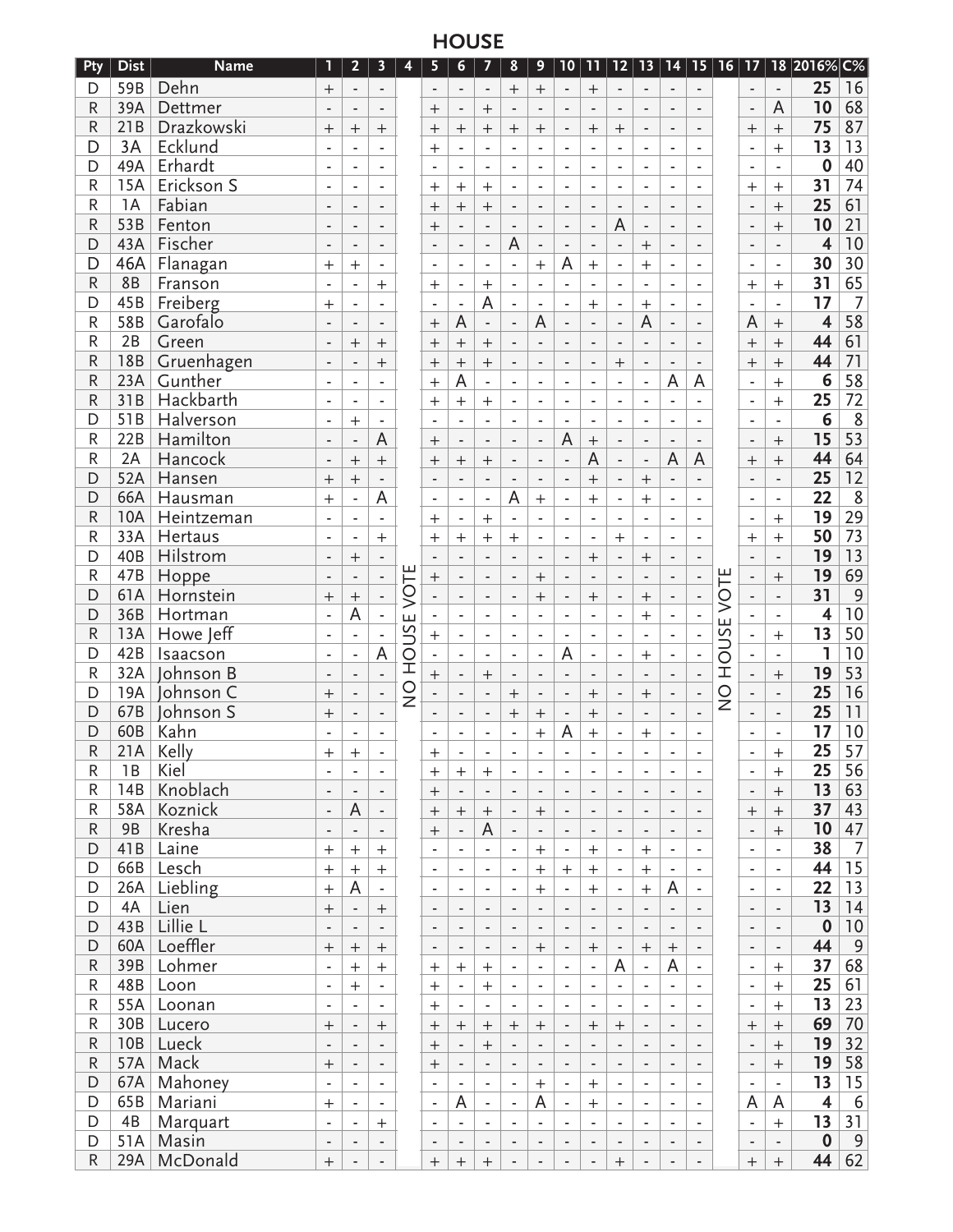**HOUSE**

| Pty          | <b>Dist</b>  | <b>Name</b>              | 1                        | 2                        | 3                        | 4                        | 5                          | 6                        | 7                        | 8                        | 9                               | 10                       | 11                       | $12$                     | $\overline{13}$          | 14                            | 15 <sub>1</sub>                      | 16                       | $\overline{17}$              |                                       | 18 2016%                | $C\%$          |                                     |             |                |
|--------------|--------------|--------------------------|--------------------------|--------------------------|--------------------------|--------------------------|----------------------------|--------------------------|--------------------------|--------------------------|---------------------------------|--------------------------|--------------------------|--------------------------|--------------------------|-------------------------------|--------------------------------------|--------------------------|------------------------------|---------------------------------------|-------------------------|----------------|-------------------------------------|-------------|----------------|
| R            | 54B          | McNamara                 |                          | ÷                        | $\overline{\phantom{a}}$ |                          | $^{+}$                     | $\overline{\phantom{a}}$ | $\overline{\phantom{a}}$ |                          | $\overline{a}$                  | $\overline{\phantom{m}}$ | $\overline{\phantom{a}}$ |                          |                          |                               | $\overline{\phantom{a}}$             |                          |                              | $\qquad \qquad +$                     | 13                      | 47             |                                     |             |                |
| D            | 6A           | Melin                    | $\pm$                    |                          | $\overline{\phantom{a}}$ |                          | A                          | A                        | $\overline{\phantom{a}}$ | A                        | A                               | A                        | $\qquad \qquad +$        | $\overline{\phantom{a}}$ | A                        | A                             | A                                    |                          | A                            | $\centerdot$                          | 0                       | 15             |                                     |             |                |
| D            | 6B           | Metsa                    | $\blacksquare$           | $\overline{\phantom{a}}$ | $\overline{\phantom{a}}$ |                          | $\overline{\phantom{a}}$   | $\overline{\phantom{a}}$ | $\overline{\phantom{a}}$ | $^{+}$                   | $\ddot{}$                       |                          | $\boldsymbol{+}$         | $\overline{\phantom{a}}$ | $\overline{\phantom{a}}$ | $\blacksquare$                | $\overline{\phantom{a}}$             |                          | $\qquad \qquad \blacksquare$ | $+$                                   | 31                      | 21             |                                     |             |                |
| R            | 17A          | Miller T                 | $\overline{\phantom{a}}$ | $\overline{\phantom{a}}$ | $\overline{\phantom{a}}$ |                          | $^+$                       | $\, +$                   | $\ddot{}$                | $\blacksquare$           | $\blacksquare$                  |                          | $\overline{\phantom{a}}$ | ٠                        | $\overline{\phantom{a}}$ | $\blacksquare$                | $\overline{\phantom{a}}$             |                          | $\overline{\phantom{a}}$     | $^{+}$                                | 25                      | 40             |                                     |             |                |
| D            | 65A          | Moran                    | $\overline{\phantom{a}}$ | ÷,                       | $\mathrm{+}$             |                          | ÷,                         | L.                       | ä,                       | $\blacksquare$           | $\ddot{}$                       | ä,                       | $+$                      | $\blacksquare$           | $^{+}$                   | $\overline{\phantom{a}}$      | $\blacksquare$                       |                          | ä,                           | $\overline{a}$                        | 25                      | 12             |                                     |             |                |
| D            | 59A          | Mullery                  |                          | $^{+}$                   | ä,                       |                          | ÷                          | L,                       | $\overline{\phantom{a}}$ |                          | $\ddot{}$                       |                          | $^{+}$                   |                          | $^{+}$                   |                               |                                      |                          | $\overline{\phantom{a}}$     | L,                                    | 25                      | 15             |                                     |             |                |
| D            | 64A          | Murphy E                 | $^{+}$                   | $^{+}$                   |                          |                          |                            |                          | $\centerdot$             |                          | $\ddot{}$                       |                          | $\ddot{}$                |                          | $^{+}$                   |                               |                                      |                          |                              | $\overline{a}$                        | 31                      | 10             |                                     |             |                |
| D            | 3B           | Murphy M                 |                          | ÷,                       | $+$                      |                          | $\overline{\phantom{a}}$   | $\blacksquare$           | $\ddot{}$                |                          | $\overline{a}$                  |                          | $\ddot{}$                |                          | $\blacksquare$           | ٠                             | $\overline{\phantom{a}}$             |                          | $\qquad \qquad \blacksquare$ | A                                     | 17                      | 22             |                                     |             |                |
| R            | 47A          | Nash                     | $^{+}$                   | $\overline{\phantom{a}}$ | $\ddot{}$                |                          | $^{+}$                     | $^{+}$                   | $\ddot{}$                | $\blacksquare$           | $\qquad \qquad +$               |                          | $\overline{\phantom{a}}$ | $+$                      | $\overline{\phantom{a}}$ | ٠                             | $\overline{\phantom{a}}$             |                          | $^{+}$                       | $\ddot{}$                             | 56                      | 59             |                                     |             |                |
| D            | 40A          | Nelson M                 | $^{+}$                   | $\qquad \qquad +$        | $\overline{a}$           |                          | ä,                         | $\overline{\phantom{0}}$ | $\blacksquare$           | $^{+}$                   | ä,                              |                          | $\ddot{}$                |                          | $^{+}$                   | ٠                             | $\blacksquare$                       |                          | $\overline{\phantom{a}}$     | $\ddot{}$                             | 38                      | 13             |                                     |             |                |
| $\mathsf R$  | 15B          | Newberger                | $\overline{\phantom{a}}$ | ÷,                       | L.                       |                          | $\overline{+}$             | $^{+}$                   | $^{+}$                   | $\overline{\phantom{a}}$ | $+$                             | $\overline{a}$           | ä,                       |                          | $\overline{a}$           |                               | $\overline{a}$                       |                          | $^{+}$                       | $^{+}$                                | 38                      | 66             |                                     |             |                |
| D            | 37A          | Newton                   |                          | $\overline{a}$           |                          |                          |                            | L,                       |                          | ä,                       |                                 |                          | L.                       | ٠                        | $\overline{+}$           |                               |                                      |                          |                              | $\ddot{}$                             | 13                      | $\overline{9}$ |                                     |             |                |
| ${\sf R}$    | 8A           | Nornes                   |                          |                          |                          |                          | $\mathrm{+}$               | $\overline{\phantom{a}}$ | $\overline{\phantom{a}}$ | $\frac{1}{2}$            |                                 |                          | $\overline{\phantom{a}}$ |                          |                          |                               |                                      |                          | $\overline{\phantom{a}}$     | $^{+}$                                | 13                      | 57             |                                     |             |                |
| D            | 25B          | Norton                   | $\blacksquare$           | $^{+}$                   | $\blacksquare$           |                          | $^{+}$                     | $\blacksquare$           | $\overline{\phantom{a}}$ | $^{+}$                   | $\overline{\phantom{a}}$        | $\overline{\phantom{m}}$ | $\overline{\phantom{a}}$ | $\blacksquare$           | $+$                      | $\overline{\phantom{a}}$      | $\blacksquare$                       |                          | $\overline{\phantom{a}}$     | $\blacksquare$                        | 25                      | 12             |                                     |             |                |
| R            | 13B          | O'Driscoll               | $\blacksquare$           | $\overline{\phantom{a}}$ | $\overline{\phantom{a}}$ |                          | $^{+}$                     | $\overline{\phantom{a}}$ | $\overline{\phantom{a}}$ | $\frac{1}{2}$            | $\blacksquare$                  | $\blacksquare$           | $\overline{\phantom{a}}$ | $\overline{\phantom{a}}$ | $\overline{\phantom{a}}$ | $\overline{\phantom{a}}$      | $\overline{\phantom{a}}$             |                          | $\qquad \qquad \blacksquare$ | $+$                                   | 13                      | 54             |                                     |             |                |
| R            | 29B          | O'Neill                  | $\overline{\phantom{a}}$ | $^{+}$                   | $\overline{a}$           |                          | $^{+}$                     | $^{+}$                   | $\ddot{}$                | $\blacksquare$           | ä,                              |                          | L.                       | $\blacksquare$           | $\overline{\phantom{a}}$ | $\blacksquare$                | $\blacksquare$                       |                          |                              | $^{+}$                                | 31                      | 56             |                                     |             |                |
| D            | 28A          | Pelowski                 | $\overline{\phantom{a}}$ | L.                       | ä,                       |                          | $^{+}$                     | $\overline{a}$           | $\overline{a}$           | $\overline{a}$           | L.                              |                          | L.                       |                          | L.                       | $\sim$                        | $\overline{a}$                       |                          | L,                           | $\ddot{}$                             | 13                      | 31             |                                     |             |                |
| $\mathsf R$  | 34A          | Peppin                   |                          |                          |                          |                          | $\,+\,$                    |                          | $^{+}$                   |                          |                                 |                          | Ĭ.                       | $^{+}$                   | ä,                       |                               | $^{+}$                               |                          | $^{+}$                       | $\ddot{}$                             | 38                      | 78             |                                     |             |                |
| D            | 5A           | Persell                  | ÷                        | $^{+}$                   | $\overline{\phantom{a}}$ |                          | ÷                          |                          | $\overline{\phantom{a}}$ |                          | $\centering \label{eq:reduced}$ |                          | $\overline{\phantom{a}}$ | $\overline{\phantom{a}}$ | $^{+}$                   | ÷                             | $\blacksquare$                       |                          |                              | $\overline{\phantom{a}}$              | 13                      | 11             |                                     |             |                |
| R            | 24A          | Petersburg               | $\blacksquare$           | $\overline{\phantom{a}}$ | $\overline{\phantom{a}}$ |                          | $^{+}$                     | $\blacksquare$           | $\blacksquare$           | $\overline{\phantom{a}}$ | $\overline{\phantom{a}}$        | $\overline{a}$           | $\blacksquare$           | $\blacksquare$           | $\blacksquare$           | ٠                             | $\blacksquare$                       |                          | ٠                            | $\qquad \qquad +$                     | 13                      | 43             |                                     |             |                |
| R            | 56B          | Peterson R               | $\blacksquare$           | $\overline{\phantom{a}}$ | $\overline{\phantom{a}}$ |                          | $^{+}$                     | $\overline{\phantom{a}}$ | $^{+}$                   | $\overline{\phantom{a}}$ | $\overline{\phantom{a}}$        | $\blacksquare$           | $\overline{\phantom{a}}$ | $\overline{\phantom{a}}$ | $\overline{\phantom{a}}$ | $\overline{\phantom{a}}$      | $\overline{\phantom{a}}$             |                          | A                            | $\ddot{}$                             | 17                      | 25             |                                     |             |                |
| R            | 26B          | Pierson                  |                          | ÷,                       | $^{+}$                   |                          | $^{+}$                     | $\blacksquare$           | $\bar{\phantom{a}}$      | $\overline{a}$           | ä,                              | L.                       | ä,                       |                          | $\overline{\phantom{a}}$ | ä,                            | $\overline{a}$                       |                          | ä,                           | $^{+}$                                | 19                      | 29             |                                     |             |                |
| D            | 64B          | Pinto                    | $^{+}$                   | ÷,                       |                          |                          |                            | $\blacksquare$           | $\overline{\phantom{a}}$ | $\sim$                   | $\overline{\phantom{a}}$        | $\overline{a}$           | $^{+}$                   | $\blacksquare$           | $\overline{+}$           | $\overline{\phantom{a}}$      | $\overline{a}$                       |                          | ä,                           | $\frac{1}{2}$                         | 19                      | 23             |                                     |             |                |
| D            | 27B          | Poppe                    |                          |                          |                          |                          |                            | ÷,                       |                          |                          |                                 |                          | $^{+}$                   |                          |                          |                               |                                      |                          |                              | $\overline{+}$                        | 13                      | 15             |                                     |             |                |
| $\mathsf R$  | 33B          | Pugh                     | $\blacksquare$           | $\overline{\phantom{a}}$ | $\overline{\phantom{a}}$ | OTE                      |                            | $\qquad \qquad +$        | $\qquad \qquad +$        | $\blacksquare$           | $+$                             | $\overline{\phantom{m}}$ | A                        | $+$                      | $\overline{\phantom{a}}$ | $\overline{\phantom{a}}$      | $\overline{\phantom{a}}$             | VOTE                     | $^{+}$                       | $+$                                   | 44                      | 64             |                                     |             |                |
| R            | 25A          | Quam                     | $\blacksquare$           | $\blacksquare$           | $^{+}$                   | >                        | $\boldsymbol{+}$<br>$^{+}$ | $^{+}$                   | $^{+}$                   |                          | $\overline{a}$                  | $\overline{a}$           | $\overline{\phantom{a}}$ | $\blacksquare$           | $\blacksquare$           | $\blacksquare$                | $\overline{\phantom{a}}$             |                          | $+$                          | $+$                                   | 44                      | 76             |                                     |             |                |
| R            | 11B          | Rarick                   | $\blacksquare$           | $\blacksquare$           | $\overline{a}$           | ш<br>S<br>$\overline{0}$ |                            |                          |                          |                          |                                 | $\blacksquare$           | $\frac{1}{2}$            | $\overline{a}$           |                          | ä,                            | $\overline{\phantom{a}}$             | $\overline{\phantom{a}}$ | $\overline{a}$               | $\blacksquare$                        | ш                       |                |                                     | 19          | 29             |
| D            | 49B          | Rosenthal                | $\sim$                   | ÷,                       | ä,                       |                          |                            |                          |                          | $\overline{+}$           | $\overline{+}$<br>L.            | ä,                       | $\overline{a}$           | L.                       |                          | L.                            | ä,                                   | L.                       | $\sim$                       | ÷,                                    | SU                      | L.             | $\qquad \qquad +$<br>$\overline{a}$ | $\mathbf 0$ | $\overline{9}$ |
| $\mathsf R$  | 38A          | Runbeck                  |                          | L,                       | L,                       |                          |                            |                          |                          | İ                        |                                 |                          | ÷,                       |                          |                          | A                             | ÷,                                   |                          |                              |                                       |                         | ō<br>İ         | $\ddot{}$                           |             | 30             |
| $\mathsf{R}$ | 37B          | Sanders                  |                          |                          |                          |                          | $^{+}$                     | $\ddot{}$                |                          |                          | $\ddot{}$                       |                          |                          |                          | ä,                       |                               |                                      |                          |                              | $\ddot{}$                             | 19                      | 60             |                                     |             |                |
| D            | 54A          | Schoen                   | $\ddot{}$                | ٠                        | ÷                        | $\frac{0}{2}$            | $^{+}$                     | $\overline{\phantom{a}}$ | $\overline{\phantom{a}}$ |                          | ÷,                              |                          | $\overline{\phantom{a}}$ |                          | $\overline{\phantom{a}}$ | ÷                             | ÷                                    | $\frac{0}{2}$            | $\qquad \qquad \blacksquare$ | $\ddot{}$                             | 25                      | 15             |                                     |             |                |
| R            | 22A          |                          | $\blacksquare$           | $^{+}$                   | $\overline{\phantom{a}}$ |                          |                            | $\blacksquare$           | $\overline{\phantom{a}}$ | $^{+}$                   | $\blacksquare$                  | $\overline{\phantom{m}}$ | $\ddot{}$<br>A           | $\overline{\phantom{a}}$ | $\ddot{}$                | $\overline{\phantom{a}}$<br>A | $\centering \label{eq:reduced}$<br>A |                          |                              | $\centering \label{eq:reduced}$       | 14                      | 55             |                                     |             |                |
|              | 7A           | Schomacker               | $\blacksquare$           | $\overline{\phantom{a}}$ | $\overline{\phantom{a}}$ |                          | $\boldsymbol{+}$<br>A      | $\overline{\phantom{a}}$ | $^{+}$                   | $\overline{\phantom{a}}$ | $\blacksquare$                  | $\overline{\phantom{m}}$ |                          | $\blacksquare$           | $\blacksquare$           |                               |                                      |                          | $\qquad \qquad \blacksquare$ | $^{+}$                                | 22                      |                |                                     |             |                |
| D            |              | Schultz<br>Scott         | $^{+}$                   | A                        | $\overline{\phantom{a}}$ |                          |                            | $\overline{\phantom{0}}$ | $\frac{1}{2}$            |                          | $\ddot{}$                       |                          | $\qquad \qquad +$        | $\blacksquare$           | $^{+}$                   |                               | $\overline{\phantom{a}}$             |                          |                              | $\overline{a}$                        |                         | 25             |                                     |             |                |
| R<br>D       | 35B          |                          |                          | $\overline{a}$           |                          |                          | $\,+\,$                    | $^+$                     | $^{+}$                   | $\,+\,$                  | $\overline{+}$                  |                          | $\overline{\phantom{a}}$ | $\overline{+}$           | $\blacksquare$<br>A      |                               |                                      |                          | $^{+}$                       | $\begin{array}{c} + \end{array}$<br>A | 50<br>ı                 | 69<br>10       |                                     |             |                |
|              | 48A          | Selcer                   |                          | $^{+}$                   |                          |                          |                            |                          |                          |                          |                                 |                          | Ĭ.                       |                          |                          |                               |                                      |                          |                              |                                       |                         |                |                                     |             |                |
| D            | <b>7B</b>    | Simonson                 | $\pm$                    | $\pm$                    | $\overline{\phantom{a}}$ |                          | ٠                          | $\overline{\phantom{a}}$ | $\overline{\phantom{a}}$ | $\pm$                    | $+$                             | $\overline{\phantom{a}}$ | $^{+}$                   | $\overline{\phantom{a}}$ | $^+$                     | ٠                             | $\overline{\phantom{a}}$             |                          | ٠                            | $\overline{\phantom{a}}$              | 38                      | 19             |                                     |             |                |
| D            | 50A          | Slocum                   | $\ddot{}$                |                          | $\overline{\phantom{a}}$ |                          | $\blacksquare$             | $\overline{\phantom{a}}$ | $\overline{\phantom{a}}$ | $+$                      | $\overline{\phantom{a}}$        | A                        |                          | $\overline{\phantom{a}}$ | $+$                      | $\overline{\phantom{a}}$      | $\overline{\phantom{a}}$             |                          | $\overline{\phantom{a}}$     | $\overline{\phantom{a}}$              | 30                      | $\overline{7}$ |                                     |             |                |
| R            | 34B          | Smith D                  | $\blacksquare$           | $\overline{\phantom{a}}$ | $\overline{\phantom{a}}$ |                          | $\mathrm{+}$               | $\overline{\phantom{a}}$ | $^{+}$                   | $\overline{\phantom{a}}$ | $\overline{\phantom{a}}$        | $\blacksquare$           | $\overline{\phantom{a}}$ | $^{+}$                   | $\overline{\phantom{a}}$ | $\overline{\phantom{a}}$      | $\! + \!\!\!\!$                      |                          | $\mathrm{+}$                 | $+$                                   | 38                      | 41             |                                     |             |                |
| D            | 11A          | Sundin                   | $+$                      | $\blacksquare$           | $\! +$                   |                          | $\overline{\phantom{m}}$   | $\overline{a}$           | $\blacksquare$           | $\qquad \qquad +$        | $\overline{a}$                  | $\overline{a}$           | A                        | $\overline{\phantom{a}}$ | $\overline{\phantom{a}}$ | A                             | A                                    |                          | ÷,                           | $\ddot{}$                             | 21                      | 15             |                                     |             |                |
| ${\sf R}$    | 16A          | Swedzinski               | L.                       | ÷,                       | ä,                       |                          | $^+$                       | ä,                       | $\ddot{}$                | $\overline{\phantom{a}}$ | ä,                              | ä,                       | ÷,                       | $\blacksquare$           | L.                       | $\overline{\phantom{a}}$      | $\overline{a}$                       |                          | ä,                           | $\ddot{}$                             | 19                      | 62             |                                     |             |                |
| ${\sf R}$    | 14A          | Theis                    | $\overline{\phantom{a}}$ | $\overline{\phantom{a}}$ | $\overline{\phantom{a}}$ |                          | $^{+}$                     | ٠                        | $\overline{\phantom{a}}$ | $\overline{\phantom{a}}$ | $\qquad \qquad \blacksquare$    | ÷                        | $\overline{\phantom{a}}$ |                          | $\overline{\phantom{a}}$ | $\overline{\phantom{a}}$      | $\overline{\phantom{a}}$             |                          | ٠                            | A                                     | $\overline{\mathbf{4}}$ | 41             |                                     |             |                |
| D            | 61B          | Thissen                  | $\ddot{}$                | $\qquad \qquad +$        | $\overline{\phantom{a}}$ |                          | $\overline{\phantom{a}}$   | $\overline{\phantom{a}}$ | $\overline{\phantom{a}}$ | $\overline{\phantom{a}}$ | $\blacksquare$                  | $\overline{\phantom{0}}$ | A                        | $\overline{\phantom{a}}$ | $+$                      | $\overline{\phantom{a}}$      | $\overline{\phantom{a}}$             |                          | $\frac{1}{2}$                | $\blacksquare$                        | 17                      | 11             |                                     |             |                |
| ${\sf R}$    | 16B          | Torkelson                | $\blacksquare$           | $\overline{\phantom{a}}$ | $\overline{\phantom{a}}$ |                          | $^{+}$                     | $\overline{\phantom{a}}$ |                          | $\blacksquare$           | $\blacksquare$                  | $\overline{\phantom{m}}$ | $\overline{\phantom{a}}$ | $\blacksquare$           | $\overline{\phantom{a}}$ | $\overline{\phantom{a}}$      | $\blacksquare$                       |                          | $\qquad \qquad \blacksquare$ | $\! + \!\!\!\!$                       | 19                      | 59             |                                     |             |                |
| R            | 36A          | Uglem                    | $\blacksquare$           | $\overline{\phantom{a}}$ | $\blacksquare$           |                          | $^{+}$                     | $\overline{\phantom{a}}$ |                          | $\overline{\phantom{a}}$ | $\blacksquare$                  | $\blacksquare$           | $\overline{\phantom{a}}$ | $\blacksquare$           | $\blacksquare$           | ÷,                            | $\blacksquare$                       |                          | $\frac{1}{2}$                | $\! + \!\!\!\!$                       | 19                      | 43             |                                     |             |                |
| ${\sf R}$    | 18A          | Urdahl                   | $\blacksquare$           | $\overline{\phantom{a}}$ | $\blacksquare$           |                          | $^{+}$                     | $\blacksquare$           | $\qquad \qquad +$        | $\overline{\phantom{a}}$ | $\overline{\phantom{a}}$        | $\overline{\phantom{m}}$ | $\blacksquare$           | $\blacksquare$           | $\overline{a}$           | $\blacksquare$                | $\blacksquare$                       |                          | $\overline{a}$               | $\ddot{}$                             | 19                      | 51             |                                     |             |                |
| R            | 20A          | Vogel                    | $\overline{\phantom{a}}$ | $\overline{\phantom{a}}$ | $+$                      |                          | $^{+}$                     | $\pm$                    | $^{+}$                   | $\overline{\phantom{a}}$ | $\blacksquare$                  | $\overline{\phantom{a}}$ | $\overline{\phantom{a}}$ | $+$                      | $\overline{\phantom{a}}$ | $\overline{\phantom{a}}$      | $\overline{\phantom{a}}$             |                          | $\mathrm{+}$                 | $+$                                   | 44                      | 41             |                                     |             |                |
| D            | 63B          | Wagenius                 | $\pm$                    | $^{+}$                   | $\overline{\phantom{a}}$ |                          | $\overline{\phantom{a}}$   | $\overline{\phantom{a}}$ | $\overline{\phantom{a}}$ | $\overline{\phantom{a}}$ |                                 | $\overline{\phantom{0}}$ | $+$                      | $\overline{\phantom{a}}$ | $^{+}$                   | A                             | $\overline{\phantom{a}}$             |                          | ٠                            | $\qquad \qquad \blacksquare$          | 30                      | 12             |                                     |             |                |
| D            | 53A          | Ward JA                  | $\overline{\phantom{a}}$ |                          | $\overline{\phantom{a}}$ |                          | A                          | $\overline{\phantom{a}}$ | $\blacksquare$           | A                        |                                 | $\overline{\phantom{a}}$ | $\overline{\phantom{a}}$ | $\overline{\phantom{a}}$ | $\overline{\phantom{a}}$ | $\overline{\phantom{a}}$      | $\blacksquare$                       |                          | ٠                            | $\overline{\phantom{a}}$              | 8                       | 11             |                                     |             |                |
| ${\sf R}$    | 35A          | Whelan                   | $\overline{\phantom{a}}$ | $\overline{\phantom{a}}$ | $\overline{\phantom{a}}$ |                          | $^{+}$                     | $+$                      | $\ddot{}$                | $\overline{\phantom{a}}$ |                                 | $\overline{\phantom{a}}$ | $\overline{\phantom{a}}$ | $^{+}$                   | $\overline{\phantom{a}}$ | $\overline{\phantom{a}}$      | $\overline{\phantom{a}}$             |                          | $^{+}$                       | $\! + \!\!\!\!$                       | 44                      | 47             |                                     |             |                |
| ${\sf R}$    | 57B          | Wills                    | $\overline{\phantom{a}}$ | $\overline{\phantom{a}}$ | $+$                      |                          | $^{+}$                     | $\blacksquare$           | $\overline{\phantom{a}}$ | $\overline{\phantom{a}}$ | $\overline{a}$                  | $\overline{a}$           | $\overline{\phantom{a}}$ | $+$                      | $\overline{\phantom{a}}$ | $\blacksquare$                | $\blacksquare$                       |                          | ä,                           | $\ddot{}$                             | 25                      | 53             |                                     |             |                |
| $\mathsf D$  | 42A          | Yarusso                  | $\overline{\phantom{a}}$ | ÷,                       | $\overline{a}$           |                          | $\overline{\phantom{m}}$   | $\blacksquare$           | $\overline{\phantom{a}}$ | $\overline{\phantom{a}}$ | $\overline{a}$                  | $\overline{a}$           | $\overline{a}$           | $\overline{\phantom{a}}$ | $^{+}$                   | $\overline{\phantom{a}}$      | $\overline{\phantom{a}}$             |                          | $\overline{\phantom{a}}$     | $\overline{a}$                        | 6                       | $\overline{9}$ |                                     |             |                |
| D            | 46B          | Youakim                  | $^{+}$                   | $\ddot{}$                | $\blacksquare$           |                          | $\overline{\phantom{a}}$   | ä,                       | $\overline{\phantom{a}}$ | $\blacksquare$           | $\overline{a}$                  | ä,                       | $\qquad \qquad +$        | $\overline{\phantom{a}}$ | $^{+}$                   | $\overline{\phantom{a}}$      | $\overline{\phantom{a}}$             |                          | ÷,                           | $\blacksquare$                        | 25                      | 21             |                                     |             |                |
| R            | 30A          | Zerwas                   | $^{+}$                   | $^{+}$                   |                          |                          | $^{+}$                     | $\ddot{}$                | $\overline{\phantom{a}}$ | $^{+}$                   | ÷,                              |                          |                          |                          | $\overline{\phantom{a}}$ | ٠                             | $\overline{\phantom{a}}$             |                          | $\overline{\phantom{a}}$     | $+$                                   | 38                      | 53             |                                     |             |                |
|              |              | <b>Governor's Action</b> | 1                        | $\overline{2}$           |                          | 4                        |                            |                          |                          | $\overline{\mathbf{8}}$  |                                 |                          |                          |                          |                          | 10 11 12 13 14 15 16 17       |                                      |                          |                              |                                       |                         |                |                                     |             |                |
|              |              |                          |                          |                          | 3                        |                          | 5                          | 6                        | $\overline{\mathbf{z}}$  |                          | 9                               |                          |                          |                          |                          |                               |                                      |                          |                              | 18                                    |                         |                |                                     |             |                |
|              | Dayton, Mark |                          | $\mathsf S$              | ${\sf N}$                | $\mathsf S$              | N                        | ${\sf N}$                  | S                        | S                        | S                        | $S \vert$                       | S                        | N                        | $\mathsf S$              | $\mathsf S$              | $\mathsf S$                   | $\mathsf S$                          | ${\sf N}$                | S                            | $\mathsf{N}$                          |                         |                |                                     |             |                |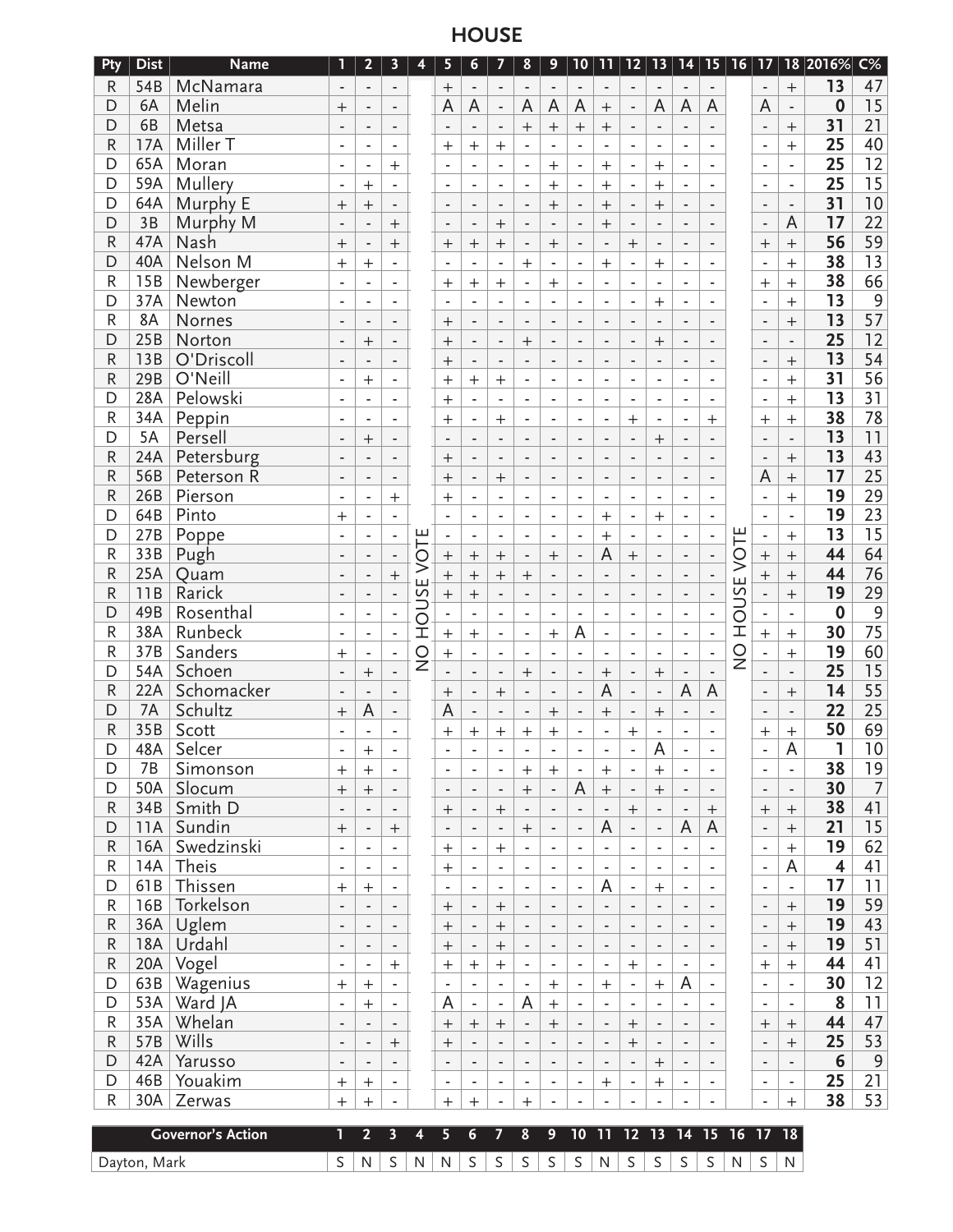to an alleged federal threat to ban air travel, and argue it will be convenient and less costly to conform all licenses to international standards and federal control; opponents argue it is an empty federal threat and another step towards a federal state and the formation of an international ID.

LEA believes that, though it may sound innocuous, it is unwise even to give authority to the federal government to control our ID. LEA favored a NO vote. It passed the Senate 57 to 2 and the House 125-2. It was signed into law.

## **11. Real ID Compliance and Implementation**

### SF 3589. Sen. Dibble. [HF 3959. Rep. Smith.]

SF 3589 passed in the Senate, then was substituted for the House bill which was then amended and passed by the House. These bills attempted to define Minnesota's approach to becoming compliant with the REAL ID federal statutes. Both bills proposed two-tier systems, a REAL ID- compliant driver's license and a standard driver's license. The House version includes language to prevent the issuing of the standard driver's license to undocumented immigrants. The House pushed rapid (Oct. 2016) implementation on the basis that people seeking REAL ID-compliant licenses would not have to renew again in less than the four-year cycle. The House also included language to limit the discretion of the Department of Homeland Security (DHS) to expand the requirement for a REAL ID beyond the national security scope specifically identified in the federal statute.

The argument for a two-tier system is rooted in the choice that citizens will have. As long as they have access to other means of identification, e.g., passports, they can choose a standard driver's license and will continue to have access to air travel, federal facilities and nuclear facilities. This approach also allows states to make their own decisions about issuing a standard driver's license to undocumented immigrants. Supporters of REAL ID suggest that it adds protection against fraud and identity theft. All the files in all the states will include a social security number that will make all the databases searchable if the federal government has access to those files, creating a *de facto* national database. This could increase the risk of fraud and identity theft from the hacking or misuse of government databases. It is impossible to assess if consolidating the personal data creates more risk than it mitigates.

REAL ID could achieve at least some of the objectives as originally intended regarding homeland security. However, it trades away rights for incremental security that is extremely difficult to measure. This is important, since terrorist groups have demonstrated a great deal of sophistication to create high-quality counterfeit identifications for their members. Like many government intrusions, this bill seems focused on people who are not likely to be a threat to anyone. Further, if security is undone by the weakest link, the security objectives are undermined if only some citizens participate in the REAL ID system. Finally, the federal law has a provision that allows the DHS unilateral discretion on the use of REAL ID data. As currently proposed and for the concerns mentioned, the LEA would vote NO on both bills. The Senate passed its version 48-16, and the House passed

its own version 87-42. The conference committee did not resolve differences between the bills, so no final version was passed.

## **12. Iron Ore Mining Industry Extended Unemployment Benefits**

### SF1006. Sen. Tomassoni. [HF1405. Rep. Metsa.]

This bill provides extended unemployment benefits to an applicant who was laid off after March 15, 2015 from an iron ore mining industry, or from an employer providing goods or services to an iron mining industry (due to "substantial reduction" in mining operations). The extension runs through June 25, 2017 and is retroactive from August 31, 2015.

LEA believes this is a slap in the face to those miners on the Iron Range who need jobs, not welfare. All of the mines requesting permits to start operation have passed rigid environmental tests, some multiple times. Attempts to open or re-open these mines have been rebuffed by the governor and opponents of mining. The result is a stop-gap solution that puts workers on hold without addressing iron mining regulation. The bill treats dislocated mine workers differently than dislocated workers dislocated in other beleaguered industries. LEA favored a NO vote on the bill that passed the Senate 62-3, the House 113-17, and became law.

## **13. Modifying Host Community Economic Development Grants**

### HF2514. Rep. Peterson. [SF2995. Sen. Metzen.]

This bill modifies criteria for cities within the seven-county metropolitan area seeking compensation as "host communities" of large landfills to apply for economic-development grants. These grants are to be divided as evenly as possible, and uses are expanded for land acquistion, capital improvements, job creation, or another benefit to the host community.

The grants no longer have to be prioritized by any costbenefit analysis, and criteria definitions are so broad that projects could be most anything the host community leaders want. Funds are from the Department of Employment and Economic Development (DEED), which could make this an executivebranch slush fund for cronyism and/or a back door for the governor to fund such things that do not have legislative support like more rail-transit projects. This expands use of grants for metropolitan pet projects at the expense of all state taxpayers who are not being represented by these decisions. This bill clearly violates principles of good governance and legislative accountability. LEA favored a NO vote. It passed the Senate 47-10, the House 93-37, and became law.

## **14. Pari-mutuel Horse Race Licensure Bill**

### HF3211. Rep. Hoppe. [SF2835. Sen. Sparks.]

This bill requires licensing of pari-mutuel horse race betting vendors, while legalizing advance-deposit wagering within the state. The fee for a Class A license is \$253,000 per year. A Class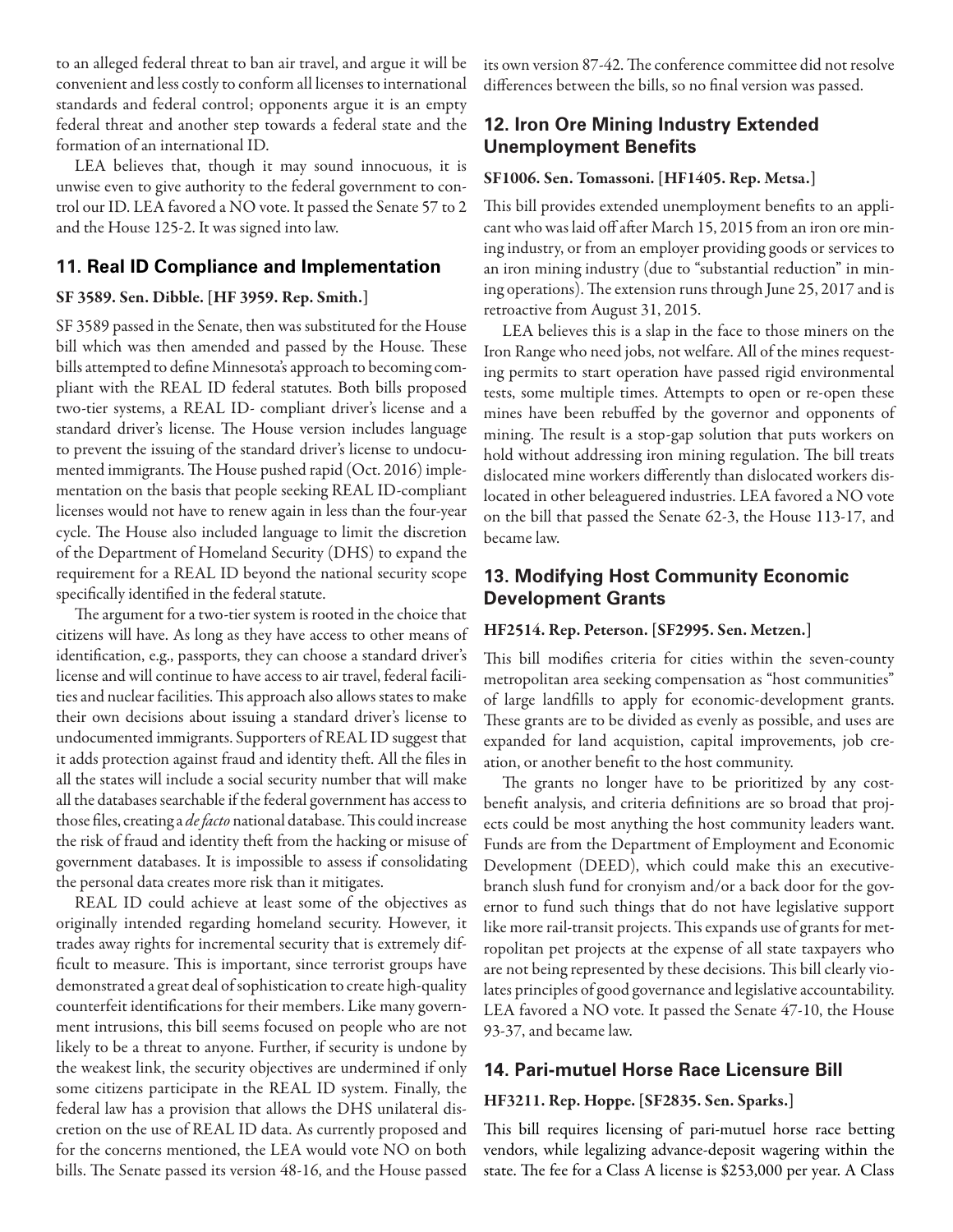B license is \$500 for each assigned racing day and \$100 for each day on which simulcasting is authorized. The Minnesota Racing Commission (MRC) is authorized to establish annual license fees. No person may place or accept a bet on or off the premises of a licensed racetrack other than a bet made with an approved pari-mutuel system. It specifies the MRC's collection and distribution fees, regulatory fees, and breeders fund fees. The bill establishes private rights of licensed vendors to take legal action against non-compliant actors to recover damages and fees. The MRC can also initiate legal action, and order fines of violators.

This bill is an attempt by the state to capture pari-mutuel horse racing revenue and provides incentives for lawyers to help them do so. LEA believes it is bad policy for the government to encourage gambling and receive income from it. Proper gambling laws would leave gambling in the competitive private sector, offering license fees that cover the cost of clerical paperwork and criminal prosecutions of businesses that commit fraud. When the government runs a business like this, it suffers a conflict of interest and cannot police itself. LEA favored a NO vote. The bill passed 35-29 in the Senate, 120-5 in the House, and was signed into law.

## **15. Regulating and Licensing Eyelash Extension Services**

### SF2802. Sen. Ingebrigtsen. [HF2389. Rep. Franson.]

This bill adds eyelash extension services to a list of other regulated cosmetic services. It now mandates a license to practice and continuing education before each license renewal. Each renewal requires one credit hour covering state laws and three credits covering federal health, infection control, and safety standards.

The legislature violated previous law (MN statute 214.001) that requires proof of harm before licensing occupations. It impinged on the freedom of individuals to perform relatively innocuous tasks without being regulated. The bill also created extra government regulatory work that is a burden on the general economy. LEA favored a NO vote. It passed in the Senate 48-11, the House 123-4, and was signed into law.

## **16. Regulations and penalties related to advertising and labeling for disposable wipes**

### SF2525. Sen. Jensen.

If this bill had passed, Minnesota would have become the first state in the nation to prohibit nonwoven disposable cloth sheets from being labeled or advertised as "flushable" unless they met "flushability" tests established by the Federal Trade Commission or complied with the industry's code of practice for product labeling approved by the Pollution Control Agency. It would also have created penalties on manufacturers for labeling or advertising violations of \$100 per packaged salable unit, up to \$5000, including barring them from committing further violations. The Minnesota Attorney General would have been authorized to bring legal actions to recover civil penalties.

During legislative debate, some of the bill's supporters cited concerns by local officials and wastewater treatment experts that the increasing presence of wipes advertised as "flushable" was leading to increased costs for breaking them up in treatment plants and increased plumbing problems overall. Skeptics countered with analysis that less than 10% of the clogged materials were attributable to these products. Instead, wipes labeled as non-flushable, paper towels, and the flushing of other items that do not dissolve well in water made up most of the materials.

It may be that the use of wipes marketed as "flushable" has led to confusion that any type and quantity of wipes are flushable, resulting in some negative impacts on plumbing and wastewater treatment; a measured response could be a public-education effort. However, to attach penalties, restrict marketing, and invite Minnesota's attorney general to litigate for recovering penalties related to a commonly-used product sold nationwide misallocates legal resources that could be better used for public safety. It also adds to the extraordinary regulatory burdens associated with doing business in Minnesota compared to other locations. The product does not pose a significant health risk to its users, and there has been nothing to prevent people or companies claiming harmful effects on systems from suing the manufacturers for misleading or false marketing. Therefore, LEA favored a NO vote on the bill that passed 49-9 in the Senate. The House did not schedule a floor vote on it.



## **Become a Member of LEA**

**Join LEA! Dues are only \$10/yr per person! You will receive:**

- a copy of our annual report
- an invitation to attend the annual awards banquet
- an invitation to our annual membership meeting

Name: \_\_\_\_\_\_\_\_\_\_\_\_\_\_\_\_\_\_\_\_\_\_\_\_\_\_\_\_\_\_\_\_\_\_\_\_\_\_\_\_\_\_\_

and the ability to give input on what issues to score.

Dues are used to print and mail the annual report and cover the costs of our annual dinner.

Name: \_\_\_\_\_\_\_\_\_\_\_\_\_\_\_\_\_\_\_\_\_\_\_\_\_\_\_\_\_\_\_\_\_\_\_\_\_\_\_\_\_\_\_

Street: \_\_\_\_\_\_\_\_\_\_\_\_\_\_\_\_\_\_\_\_\_\_\_\_\_\_\_\_\_\_\_\_\_\_\_\_\_\_\_\_\_\_\_

City:\_\_\_\_\_\_\_\_\_\_\_\_\_\_\_\_\_\_\_\_ State: \_\_\_\_\_ Zip: \_\_\_\_\_\_\_\_\_\_

Phone: \_\_\_\_\_\_\_\_\_\_\_\_\_\_\_\_\_\_\_\_\_\_\_\_\_\_\_\_\_\_\_\_\_ Email:\_\_\_\_\_\_\_\_\_\_\_\_\_\_\_\_\_\_\_\_\_\_\_\_\_\_\_\_\_\_\_\_\_\_

**Pay online by PayPal at www.lea-mn.org, or make checks payable to LEA and mail to:**

Legislative Evaluation Assembly

P.O. Box 25803, Woodbury, MN 55125